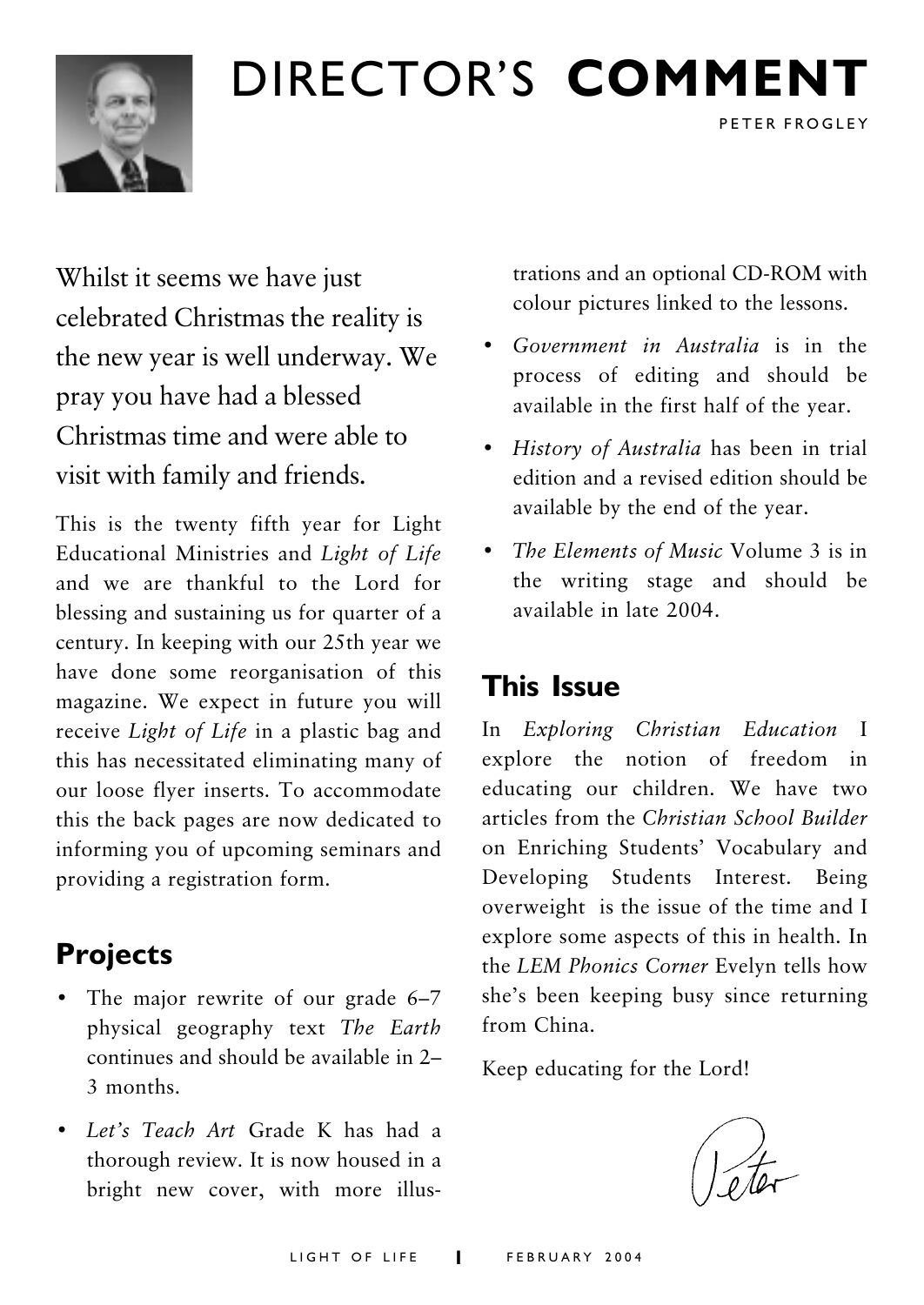

## **NEWS UPDATE**

## **LEM Building Project**

After a three month delay our project is now going before Cabinet in the ACT for the final time. The lease documentation is being prepared and we trust construction could begin this first half of the year.

Unfortunately, as the process drags on costs tend to rise and we are looking to the Lord to touch peoples' hearts to support us in this project. In the year since we launched our most recent fundraising effort we have received gifts totalling nearly \$29,000. For this we are greatly appreciative.

Our fundraising brochure and response slip are enclosed with the prayer that you consider the LEM Building Fund for your tax deductible giving in 2004.

### **Papua New Guinea**

Our PNG representative, Mesia Novau, has now trained twenty teachers in Port Moresby. When I was in PNG in November 2003 I met many of the teachers and their Principals who were all enthusiastic about teaching LEM Phonics. The Assistant Superintendent for Port Moresby is keen to implement LEM

Phonics and an application for funding has been lodged.

We have also been working with Gabriel Waine, who is pioneering Christian schools from Lae. He has established one Christian school in Lae, as well as two more in the highlands. Andrew Maiyan, Principal of an elementary school in the settlement area of Lae, began a school in 2003 and has been using LEM Phonics since midyear.

#### www.lem.com.au

The website is currently undergoing a significant upgrade, with many changes being implemented as a result of your feedback.

We have removed the introductory page and created a new 'Welcome' page, which contains more detailed links for our latest news and products, as well as brief instructions on how to navigate the site.

Other changes include improved loading indicators and navigation tools, enhancements to the online order form, a comprehensive update of all LEM publications, as well as minor cosmetic changes.

We expect the updated site to be online in the next few weeks. If you have any questions or comments, please email iohn@lem.com.au.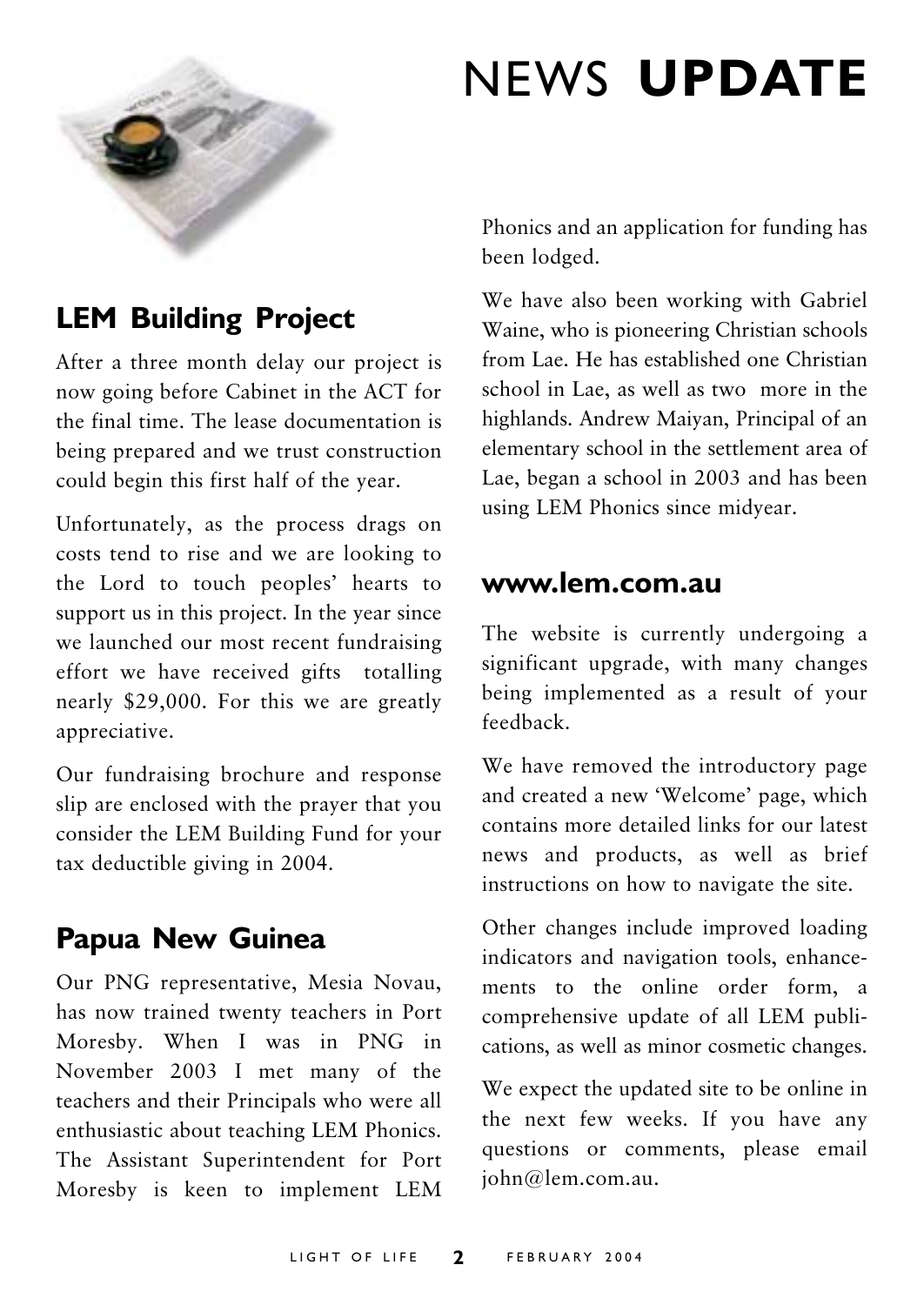

## **EXPLORING CHRISTIAN EDUCATION**

PETER FROGLEY



The Jubilee!

I noted as I was pondering about writing an article for this edition of Light of Life that this is the fiftieth Exploring Christian Education, having begun the series in August 1991.

I began this series with the idea of writing what I believed off the top of my head without footnotes or deep research. I guess that is my preferred style. I wanted to share what motivated me and the conclusions I had come to in Christian education. As a result the articles are sometimes a little disjointed and often present politically incorrect ideas. My goal has been to provoke you to consider each topic presented. Whether you agree with me or not is not really important-for me the issue is that we all need to think more about educational issues, their relationship to God and our need to make application of the biblical principles presented.

It has been refreshing to regularly have speak to me about articles.  $folk$ particularly at CHESS seminars, and it has been encouraging that the vast majority have been blessed and appreciative.

## **lubilee**

I want to begin this article with the biblical idea of jubilee, which scripture tells us came around every fifty years. I don't want to pursue any theological ramifications of the jubilee as there are many others who could do so far more effectively. Suffice to say here that the jubilee was a time of release—of being set free. Freedom is a biblical concept-it doesn't flow from democracy!

This freedom was a precursor to the essence of the Gospel message—that Jesus came that we might be set free from the burden of sin, once for all time. The joy of that knowledge is for us who have come to know Him in Christ. Our struggle is over, having discovered the rest that is in His imputed righteousness.

## What Are We to Do?

But what does that mean to be set free. apart from feeling good and believing we are going to heaven? If we don't know, we may well be left with the idea that life here on this earth is a second rate existence. Therefore, yearning to be taken away to be with the Lord in heaven is the real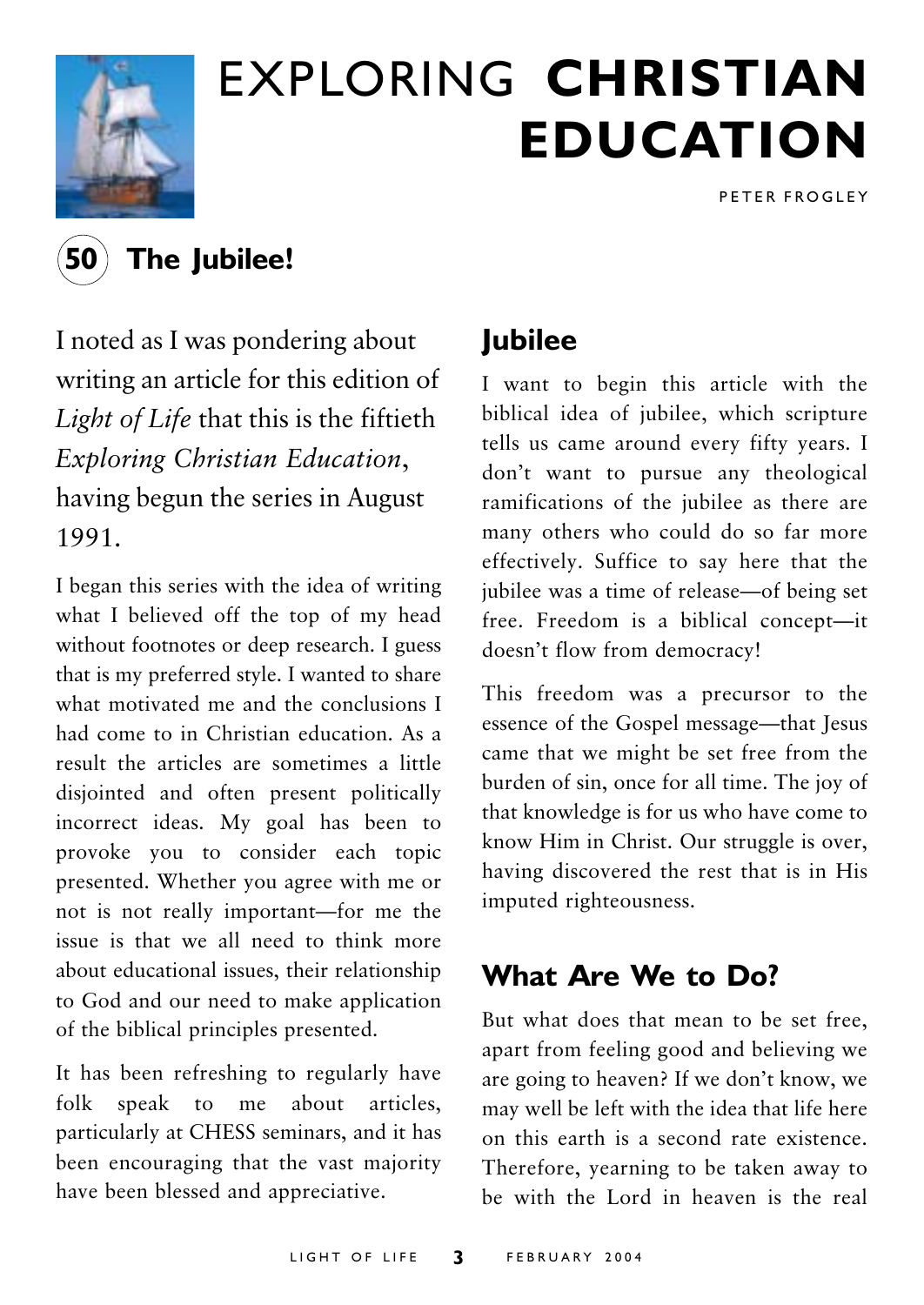focus of the Christian life. Whilst I look forward to being with the Lord in eternity-indeed that is the great hope of

the Christian faith-the reason we have been set free must be understood as it determines the way we will live our lives. God has purposed to leave us here on earth and He has a very important reason to do so.

As we are concerned about our children. their futures and how we should be training and equipping them, it becomes imperative that we understand 'what on earth we are doing here'!

### **The Problem**

Sin was a blight on the earth and all its inhabitants, separating them forever from God, their creator. The jubilee (together with many other aspects of the Old Covenant) pointed to the coming of Christ, who has made the perfect sacrifice for sin and made it possible for the effects of sin to be reversed.

Whilst these Old Testament principles, and indeed the law, have been fulfilled in Christ, we miss something if we dismiss them as being irrelevant. For example, it is still prudent and important to keep the Sabbath. This is not legalistic, as some suppose, but for our benefit-we need to have a day of rest! More than that, we need to be obedient to God's law. Likewise, the idea of the jubilee is important as we all, from time to time, need to make a fresh start, leaving that which has gone before and moving on into the new things God has prepared for us.

## We all, from time to time, need to make a fresh start

## New Beginning for a **New Creation**

In Christ, we begin again, but what do we begin? What is the goal and purpose of our existence here on this planet?

Before we get to the goal, however, let's revisit the definition for education God gave me many years ago:

Education is the unfolding of God-His character and His creation.

This has been invaluable to me in helping understand the broad perspective of education. For me the goal of education is to 'unfold God'

In exploring this definition it is important to consider some theological ramifications.

Firstly, in whatever we do we should begin with God-He is the Lord and creator of all things. The humanist begins with man and this is one of the fundamental errors ideological humanists (and also many Christians) make.

Secondly, it is not possible for me, or anyone else for that matter, to unfold God. We are not able to fathom Him-as Dr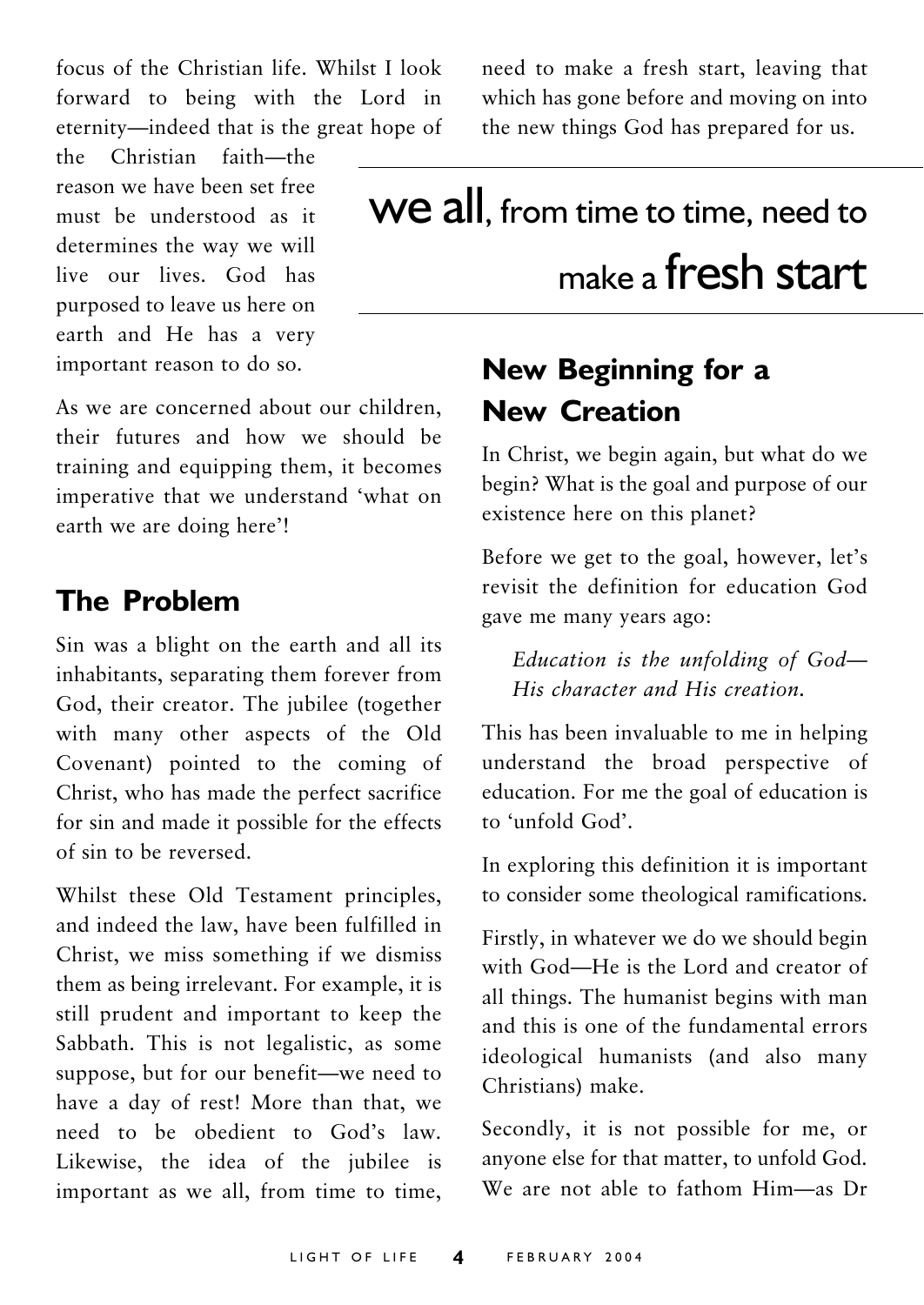Glen Martin has suggested—'if we could, we would be God'. Fortunately, God has been so gracious as to send the Holy Spirit to dwell in and be with us. Because He is God He is able to unfold Himself to us—we call this inspiration or revelation.

The key is that we understand that we are dependent on God. We come to Him as Lord in an attitude of submission Pride will cause us to misinterpret God's plan and purpose, and that distortion drives education today.

### **Exploring the Challenge**

The goal of education, then, is to unfold God to our children. This does include the activities of Christian piety: studying God's Word, developing our character in Christ, etc., but it also means a good deal more.

Remember the definition.

Education is the unfolding of God-His character and His creation.

To a significant extent we do unfold God through our individual relationship with Him. The added dimension that brings the faith into the educational arena is that we are to unfold God in the teaching of every subject. It is in the outworking of this that will bring both ourselves and our children into the fullness of freedom in God.

The challenge to learn to think about each subject as God does and apply this to our teaching and lives is one that most people choose to ignore or set aside for a future very rainy day, because it is too hard! We

all been trained to think have independently of God. That is the essence of humanism and that is the prevailing philosophy of modern state education and, unfortunately, of most Christian educators who have been trained in humanist institutions

To learn to think in submission to God is very hard. It is not simply adjusting a few facts in our minds-it requires a total rework of our whole mode of thinking. Anything less will ultimately perpetuate the existing humanist philosophy.

### **For the Children**

Freedom is the release from the penalty of sin and we must learn to think from this place. The majority of adults have been corrupted in their thinking by the 'isms' of our day; Humanism, Marxism, Postmodernism, Hedonism, etc. Our children need not be thus corrupted—they do not need to enter into the same dimension of corrupt thinking we have. Certainly, children have been corrupted by sin but the effect of sin in their lives can be diminished significantly by parents and other adults who are able to help them learn to think and live according to God's Word. Children can know and live in the power and freedom of the Holy Spirit from a young age. Our task then is to ensure they stay in the place of freedom and don't become 'entangled again with a yoke of bondage' (Galatians 5:1). Such wrong thinking is every bit as much bondage as anything else. It would be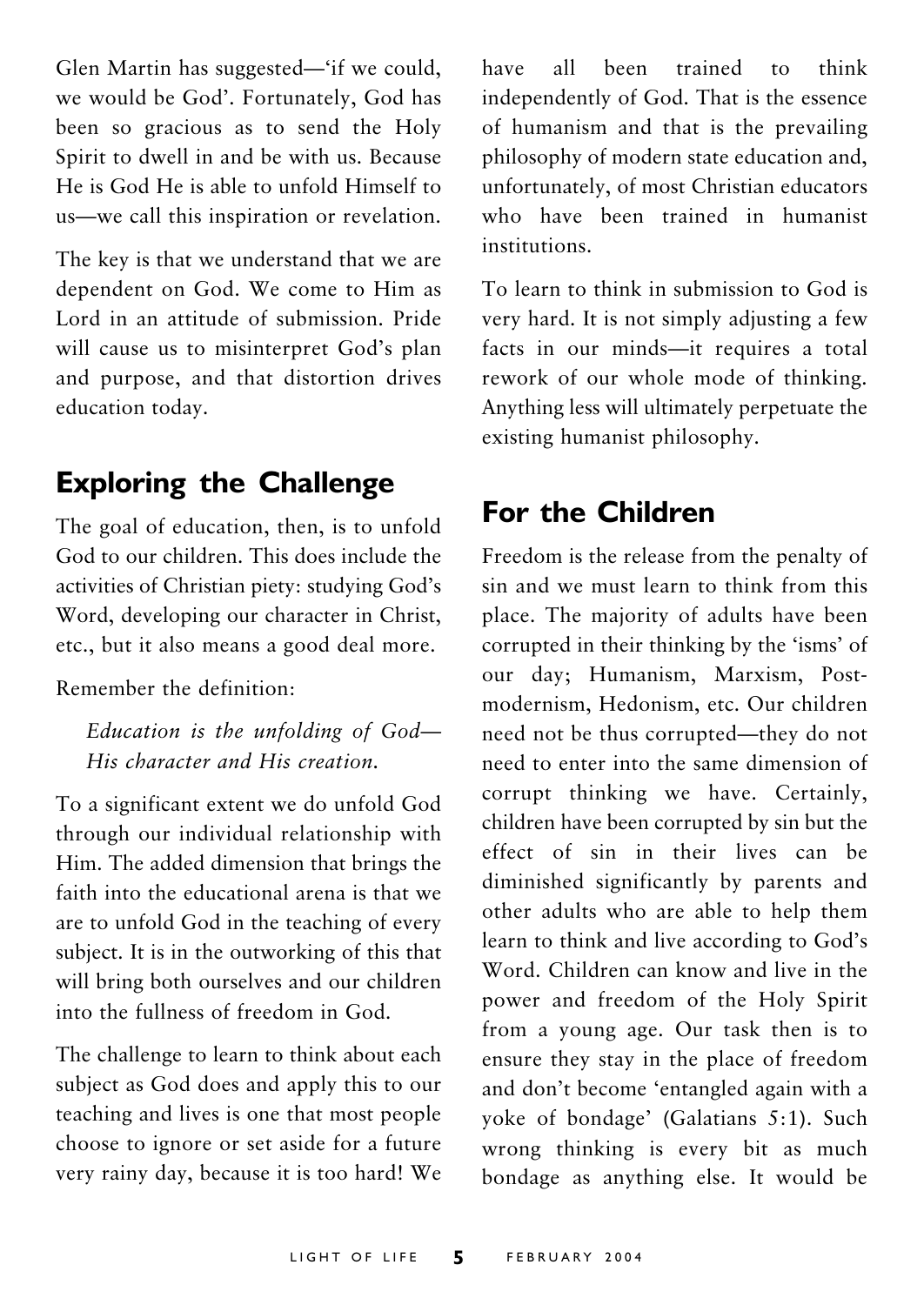difficult to overemphasise the importance of the freedom that is ours when we learn to think as God does. Too many Christians live in mental bondage to the 'beggarly elements' of this world (Galatians 4:9).

We have been reconciled to God to be His instruments, through the church, to manifest His will on the earth. God has brought His kingdom to earth through the Holy Spirit and we have been called to establish that kingdom on earth. Now if we are looking for castles with a kingdom sign on them we will be disappointed, for

school, a sponsorship care programme or any number of other options.

2. A scientist sees that forests are being wantonly destroyed and the Holy Spirit convicts him that we are to take dominion over the world and not destroy it. So he seeks God to understand how He wants the forest He provided for us utilised and develops a plan whereby trees, a renewable resource, can be harvested and renewed

These are simple examples of the kingdom being established.

## we need to do the hard work of

bringing our thinking into line with the expectations of scripture

Every area of life needs to be approached this way that we might see kingdom the  $in$ operation. The key to seeing our children flow into kingdom function is to teach them freedom through

the kingdom is established in our hearts and minds as we think and act as children of the kingdom.

## **The Practics**

Here are two samples of applying a biblical faith to life.

1. People see many children without families and in great need. The Holy Spirit convicts them that God cares for children so they set about to build a programme to care for the children. It may take the shape of an orphanage, a

obedience to God's Word.

There is a clear way set out for us in the scripture to train and equip our children to do the work of the kingdom.

First, we need to do the hard work of bringing our thinking into line with the expectations of scripture, living in obedience to God's Word.

Second, we model kingdom living in all we do so that our children, who love to copy their parents, develop the habit of obedience to God. In this place there is freedom-the true jubilee.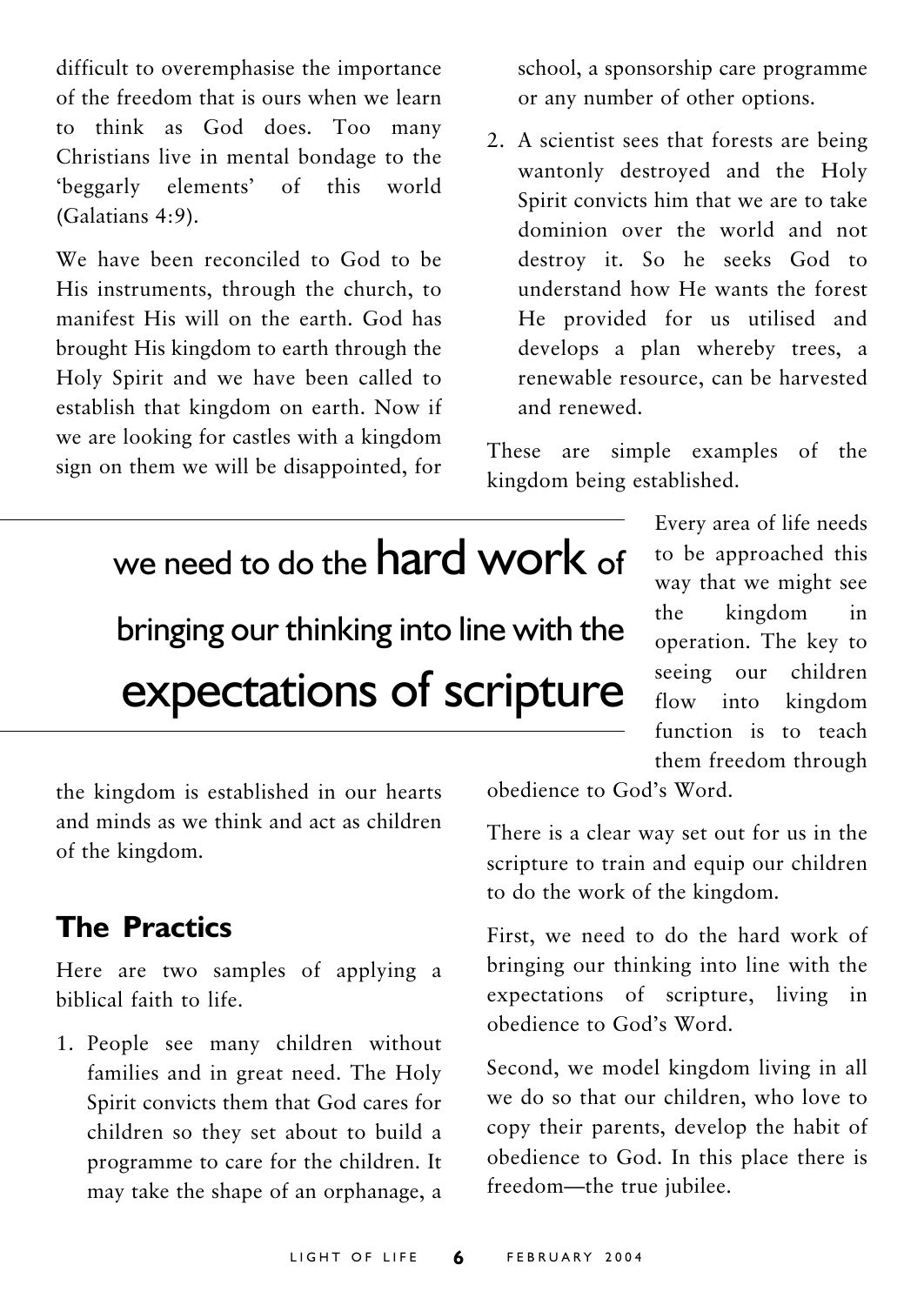

## **ENRICHING STUDENTS' VOCABULARIES**

BY JOHN DALE YODER

Frenetic, fractious, deaf, dumb, and blind, young Helen Keller did not understand a word. Maybe she did not know words existed.

Her parents did not think it just to restrain or punish such an underprivileged girl; hence the behavior problems. But Anne Sullivan changed her. She thought it unjust not to restrain and punish Helen. And by teaching Helen the concept of words, Anne Sullivan transformed her. Though still deaf and blind, she became a genteel genius.

Imagine the challenge of teaching words to someone blind and deaf What a feat of patience and perseverance! By sign language played into the hand, Anne taught her, word by word, a vocabulary that helped to mold her life into something  $useful$ 

We all know that words have meanings, and we take for granted that every object and idea is named by a word. Your vocabulary must include the words of this article for you to understand it. If there are some words you do not understand, your comprehension will be affected. Thankfully, many words can understood simply by their context. But too often we forfeit understanding something fully because of our otiosity: the dictionary is at the other end of the living room, and we are in the easy chair. To read much of anything and benefit from it, we must know the meanings of many words

We are hopelessly attached to words. We tell each other what we need, want, are, hope, see, smell, feel, think, and enjoyall with words. Learning the meaning of an unfamiliar word helps us to think in a new way about the concepts surrounding that meaning. There is even evidence that a man's financial success is affected by the size of his vocabulary. We people of God, of course, have a far greater incentive for enriching our vocabularies than that of financial gain. We have the Gospel to present. We have souls to win for the Lord And we want our children also to become able to do that effectively. That is why we want to enrich our students' vocabularies.

How do you get your students interested in words? The way to get them interested is to teach them.

Teach them to relish perusal. Thrill their fledgling minds with stories of children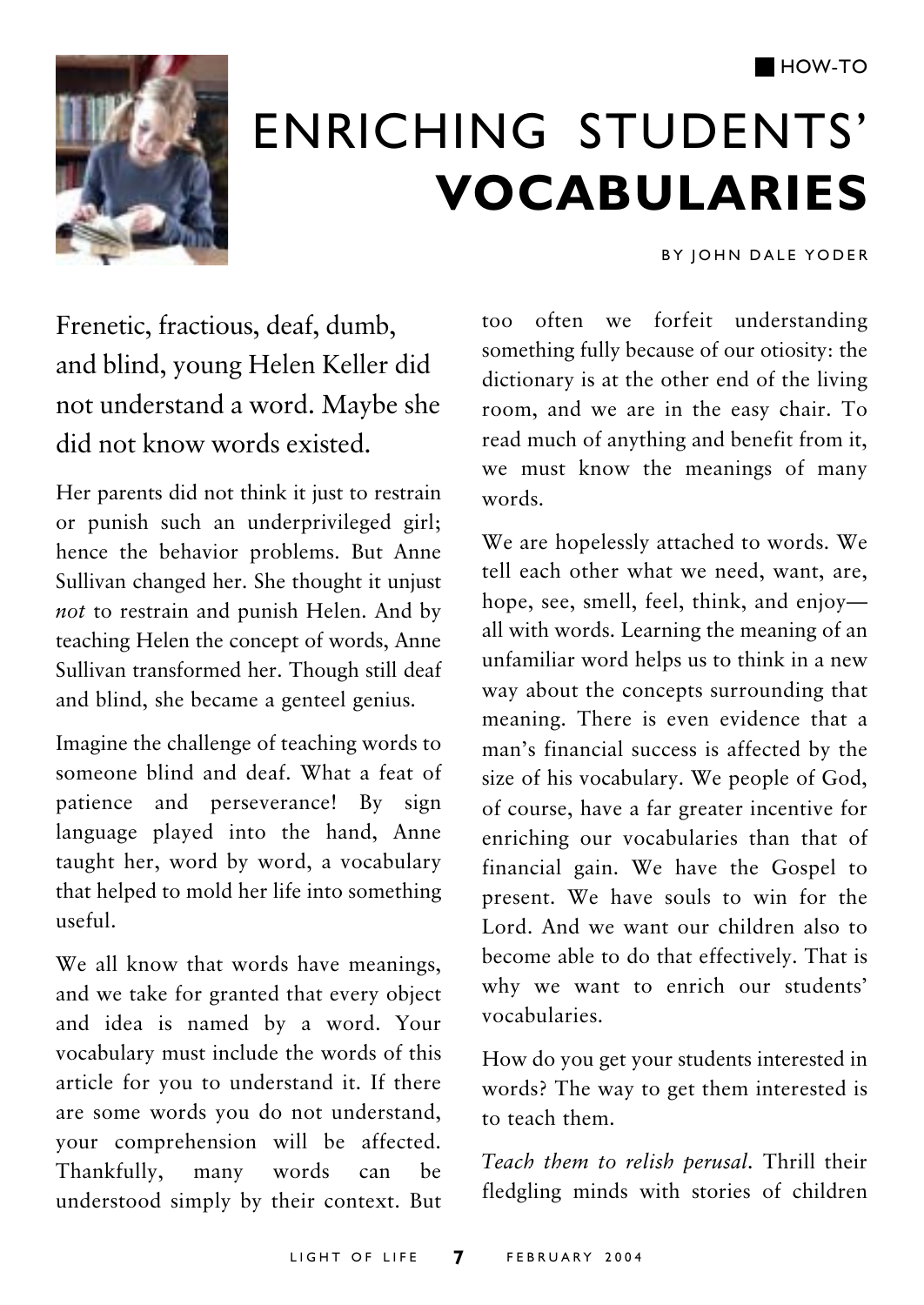from far away and from long ago. Promote the wealth of the encyclopedia. If they do not enjoy reading, somehow provide incentive so they learn to enjoy it. As they read, their vocabularies will automatically swell. As they find new words, they will learn them by their contexts. But what about the words whose contexts do not clarify their meanings?

Teach them to exploit the lexicon. Do it by your example. How well I remember where my eighth grade teacher kept her dictionary! Any time a word was in question, out came the dictionary to conclude the discussion. Encourage your students to dig into the dictionary on their own. Do not stoop to being an ever-ready, walking dictionary. They need to stir those pages themselves to learn the skill of itand the thrill of it

Teach them to circumvent enervated locutions. Weary words promote oscitancy in your readers or listeners. Teach your students to replace tired, overused words with crisp, meaningful ones. Very, thing, nice, bad, good, get, and take are fine words, but excellence demands better ones. When something is indeed very, see if you can use a word that includes 'very' in its meaning. (Instead of 'very happy,' try ecstatic.) What, exactly, is the thing? If it is nice, is it lovely, or delicious, or thrilling, or what? Bad is really a bad one, considering the alternatives: vicious, evil, nasty, ill, ominous, dying, misbehaving, crippled, decayed, wicked, inexpedient, dangerous, and lately even excellent. What is better than good? Valid or virtuous; healthful or heavenly; tasty, trusty, true, or triumphant; godly or guileless; genuine, generous, ingenious or just; why settle for good? Get is a fine word in 'get the best of' and 'getting ahead.' But how about getting rich because vou get up early? Or getting some clothes when you get to the store? We can get a better word than get in such situations. How about take (in the sense of 'require' or 'need')? It takes effort to weed out these very worn-out words and get used to replacing them with novel, piquant words

That is only a sampling of tired words. Challenge your students to avoid overusing such words in their writing. Stress the need for fresh, vigorous, exact words that tell the whole story. Teach them about thesauri; they list a host of words with shades of meaning to tell exactly what we want to tell

Teach them by felicitous didactics. Use Pathway's vocabulary series. Have an occasional oral vocabulary class. Make it a game, much like a spelling bee. Make worksheets to teach synonyms, antonyms, and homonyms. Make worksheets of sentences drooping with fatigued expressions, and have the students rewrite them in a fresh style. Or do it on the board, and have the students take turns coming up with something better. Expand your students' ability to use words by having them write definitions for words. You supply the word, and have each student write a definition. Next, compare the definitions, and choose the best one. Then compare it with a dictionary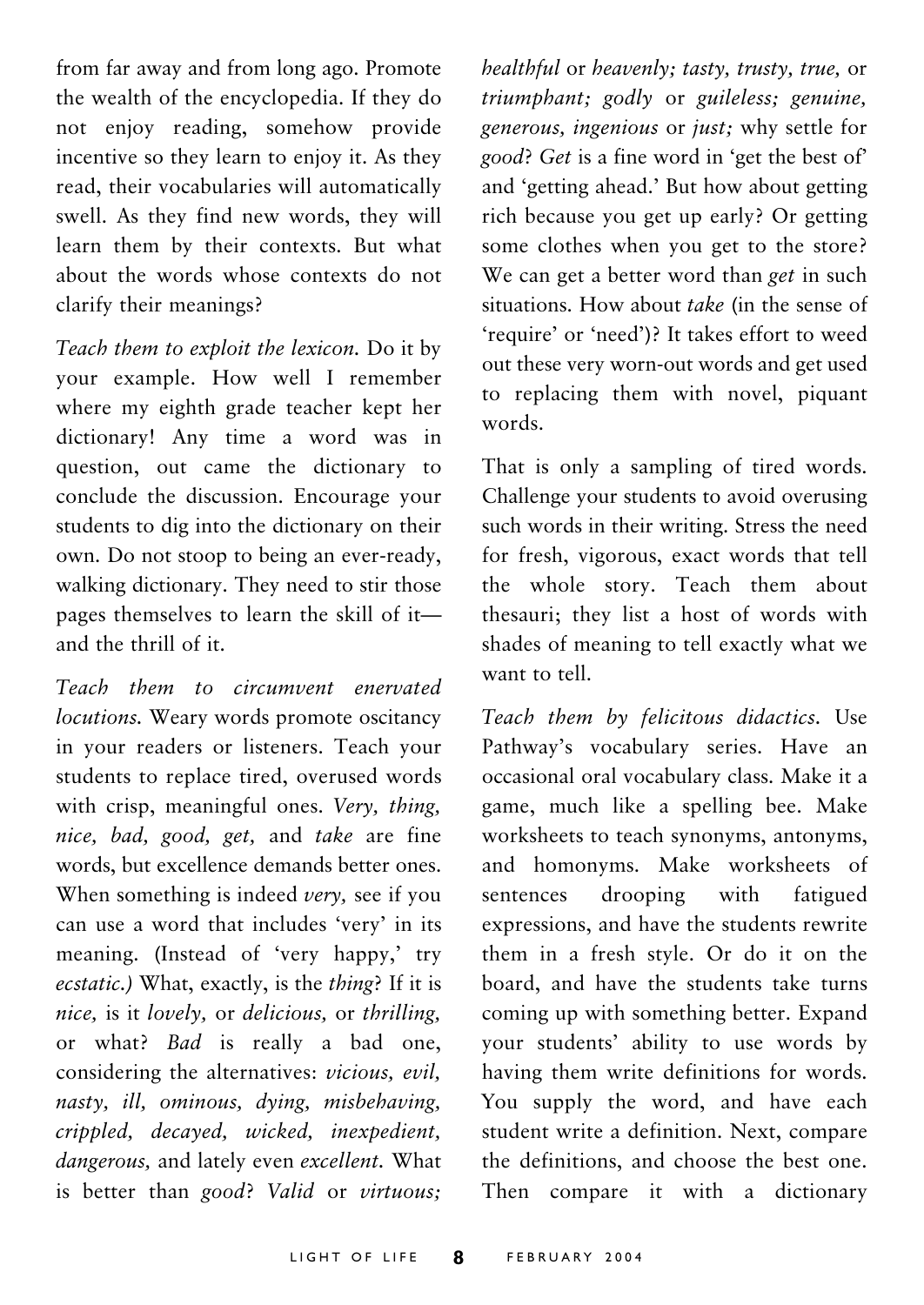definition. Teach your children the meanings of prefixes. Re-, un-, inter-, ambi-, im-, ante-, anti-, auto-, post-; how many others can you come up with? Teach them about idioms, those sayings that make no sense taken word by word, but taken together, help to make the language colorful. Teach them what slang islanguage in the making-but that it is often cheap and undignified and sometimes vulgar. Find more ideas in Appendix B of Handbook for Creative Teaching [available from LEMl.

Thank God that most, if not all our students have eyes that see or ears that hear, and the great majority have both. How uninhibited we are in our efforts to teach them words! Are we doing the best we can?

Christian School Builder, January 2003



## **DEVELOPING STUDENT INTEREST**

BY STEVEN MAST

#### fires their minds and makes them salivate mentally. You have one? Good! Read it! It may be reading on your mental level, or it may be gems written by students of another school. But the point is, read. And read for stimulation

Teachers often have precious little time for leisure reading. But you are not reading for leisure. You are reading with passion, chewing each piece carefully, hungrily  $$ thinking, meditating, pondering. 'Why does this appeal to me?' 'How did the author achieve his end?' For many teachers, reading what others have written and reading it with a searching, inquisitive mind, dredging its very depths, is stimulating. It makes us overflow. And perhaps if we direct that overflow properly, it can be the stimulus for creative writing. both our own and that of our students.

## Smiles beget smiles. Inspiration begets inspiration. Interest begets interest

It is but the simple law of sowing and reaping. In developing writing interest in vour students, your interest and your enthusiasm are the key to theirs.

Did I hear you say, 'But  $I'm$  not a writer. How can I get enthused?' Here, then, is where we must begin, for your enthusiasm begets theirs.

Perhaps you love to read. Do you have a favorite book of poems, a favorite book of essays, a favorite book of stories? Many teachers have that special literary trove that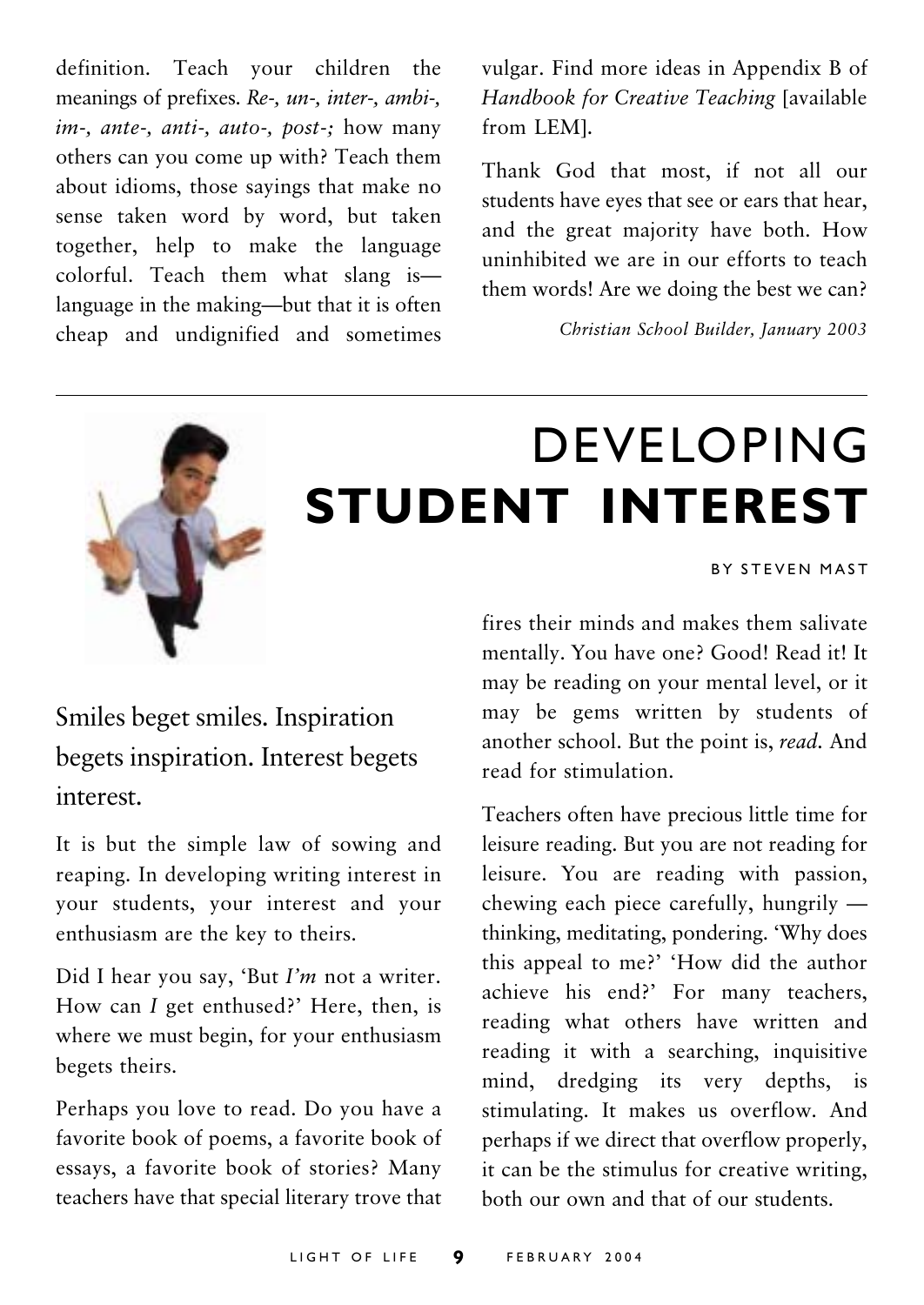In order for your enthusiasm to strike a chord in your student's minds, you also need to know what to expect of them. What are your students capable of? should they be What able to accomplish? What are realistic goals to pursue in producing creative writers? What should you assign? Not knowing where you are going tends to wick away vour enthusiasm, so have a definite plan.

Set goals for your students. Make them specific. This is where they are. This is where I want to take them. And this is how I plan to do it.' In future installments of this series, perhaps we can give some age-specific tips on realistic expectations and some suggestions for achieving them. But interest comes first. Technique must  $f_0$ llow

In order for you to inspire within your students an interest in writing, you must be involved. Writing class is not a period to occupy the students so that you can check math papers or tests. If anyone works in writing class, it is you, the teacher. In writing class, you are a salesman. It is both privilege and duty to pass on to others the thrill within you. A good salesman does not set out his wares on your kitchen table and then sit down with a nod and relax while you peruse his products. Oh, no! He is a bundle of energy. He pulls out bottles of this and little samples of that and puts them together in the most intriguing way. He uses little

contraptions you never saw before, and talks a mile a minute, and shows you all you wish to know out of little pamphlets pulled from his amazing briefcase. He asks you questions about how you do things around the house and then shows you a 'better' way to do them. You are sitting on the edge of your seat, totally amazed at what he has to say and show. You talk about his visit for days, and he goes home and sits down and tells his wife, 'That was a hard day's work. But they are excited about using my products now too! I am going back next week for followup.' He is amply rewarded.

Too many teachers approach writing class like a salesman who walks in and announces (to everyone's chagrin), 'This will cost you only \$457.32 plus tax.' He might as well have staved home. Enthusiasm comes first. Costs must come later. Costs mean but little when enthusiasm runs high. But introduce the costs first, and enthusiasm never arrives.

Begin your class by telling them about something that really amazes you. It might be a story. It might be a fact. It might even be a question-one whose answer eludes you. Whatever it is, talk about it. Get them involved in it. Get their minds thinking. Show them a picture or two or even three or four. Ask them questions and do not always stop for answers. Few classrooms struggle to keep conversation or discussion going. But be sure  $you$  lead the discussion. Depending on the nature of your students, you might even try leading the discussion fast enough that they are on the brink of losing it. Be like the salesman who presents wonder after wonder with nearly dizzying speed. Let your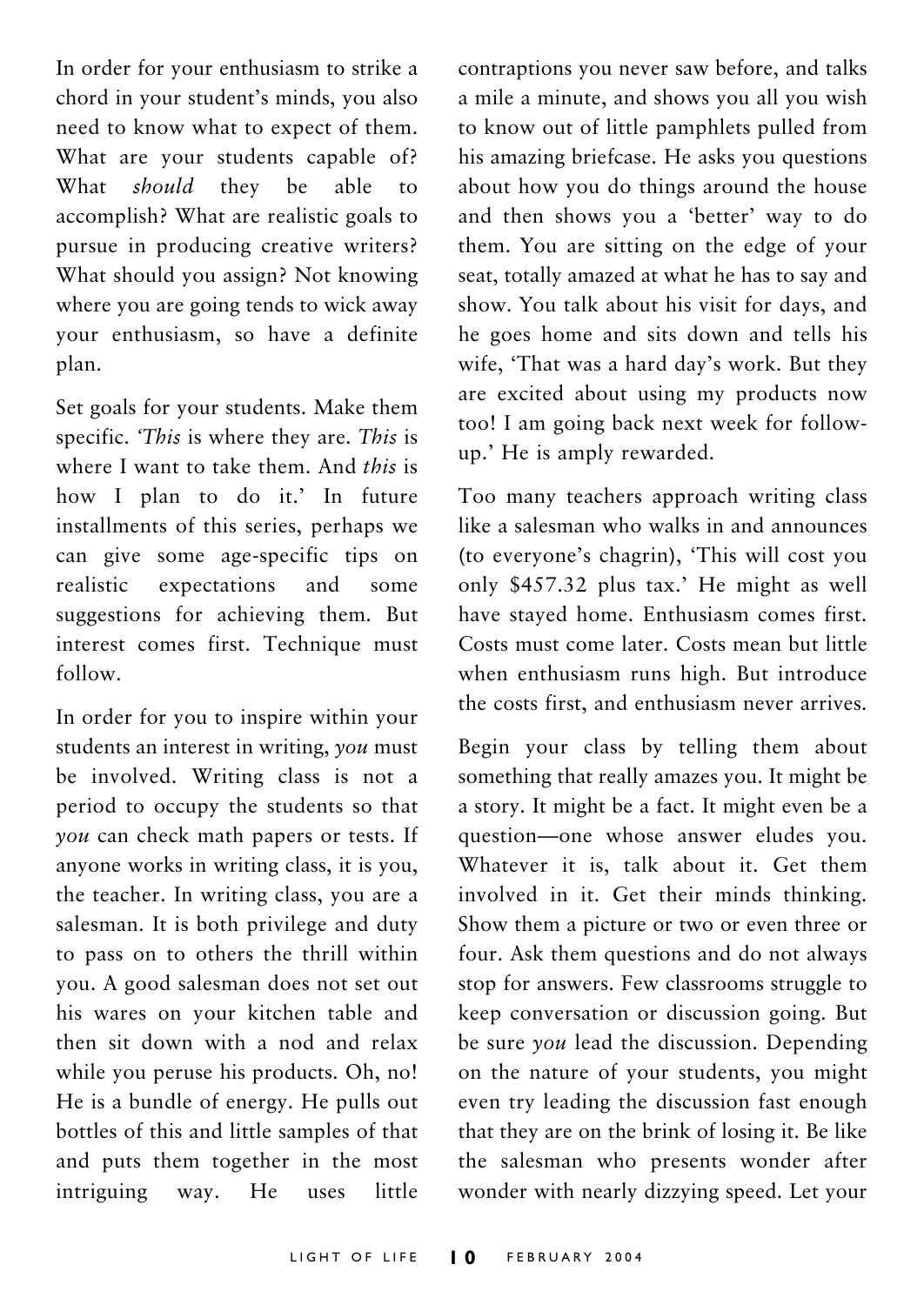forethought and plan serve to motivate them and develop within them a keen interest in what you are talking about. Then when interest is high and hands are waving for recognition, present the 'costs.' Outline the assignment and channel the interest, behind waving hands, into written expression.

It might go something like this. You are teaching fifth grade. You have a wonderful mix of students-slow, fast, bright, dull, and even a few average ones. You hold up a picture of a boy standing by a sink loaded with dishes. He stands by himself, holding his head in his hands. (Some of you have seen this picture, surely!) But instead of tears on his cheeks, his face is a picture of disgust. You walk around the room so that everyone can see the picture. Then you open your 'briefcase' and start fielding questions. 'Does this boy have a problem?' No pause. T remember a time when I felt like that. Know why?' Still no pause. One hand is raised eagerly. 'Why isn't his sister helping him?' No pause. Three hands are raised desperately. 'Isn't there something he could do about his problem?' Now everyone has a thought. Some are about to talk before their hand is answered. 'Okay, Bethany, what do you think?'

Bethany: 'I think he had to stay in and wash dishes while the rest went out to bale hay. That's what my brothers look like when they have to stay in to wash dishes.'

#### Teacher: 'Joseph, what do you think?'

Joseph: 'I think he was washing dishes for a long time, and then his sister brought a bunch of dishes over from her baking project and added them to his pile to wash. That is so disgusting!'

Teacher: 'But notice that his sleeves are not even rolled up yet. Why is that?'

Now, there are too many hands up at once. 'One at a time, we will let each share one thing we get from the picture. Then I want everyone to sit and write out the whole story for us. Look at the picture carefully as you write so that you get the details right. Okay, Jerry, you be next. What do you get out of that picture?' And they are off.

Their stories likely will all reflect elements that others shared, but that is okay. That is how they learn, and it is part of learning to be creative. Group participation is contagious and yields great dividends of enthusiasm.

As classroom salesman, remember, though, that mere enthusiasm is not enough. You must strive to sell usefulness too. Inspire their interest in the familiar, common, and comfortable rather than in the sensational and odd. Strive for realism, even with younger children, rather than fantasy. Strive for vivid, accurate, and picturesque pieces rather than startling, off-beat, and unnatural creations. Cultivate interest in the common experiences of life. Teach your students to observe real life with the eyes of a writer and see beauty around them like a good artist. A creatively done but unrealistic piece of writing misses the mark of practicality that we need for kingdom usefulness.

Christian School Builder, November 2003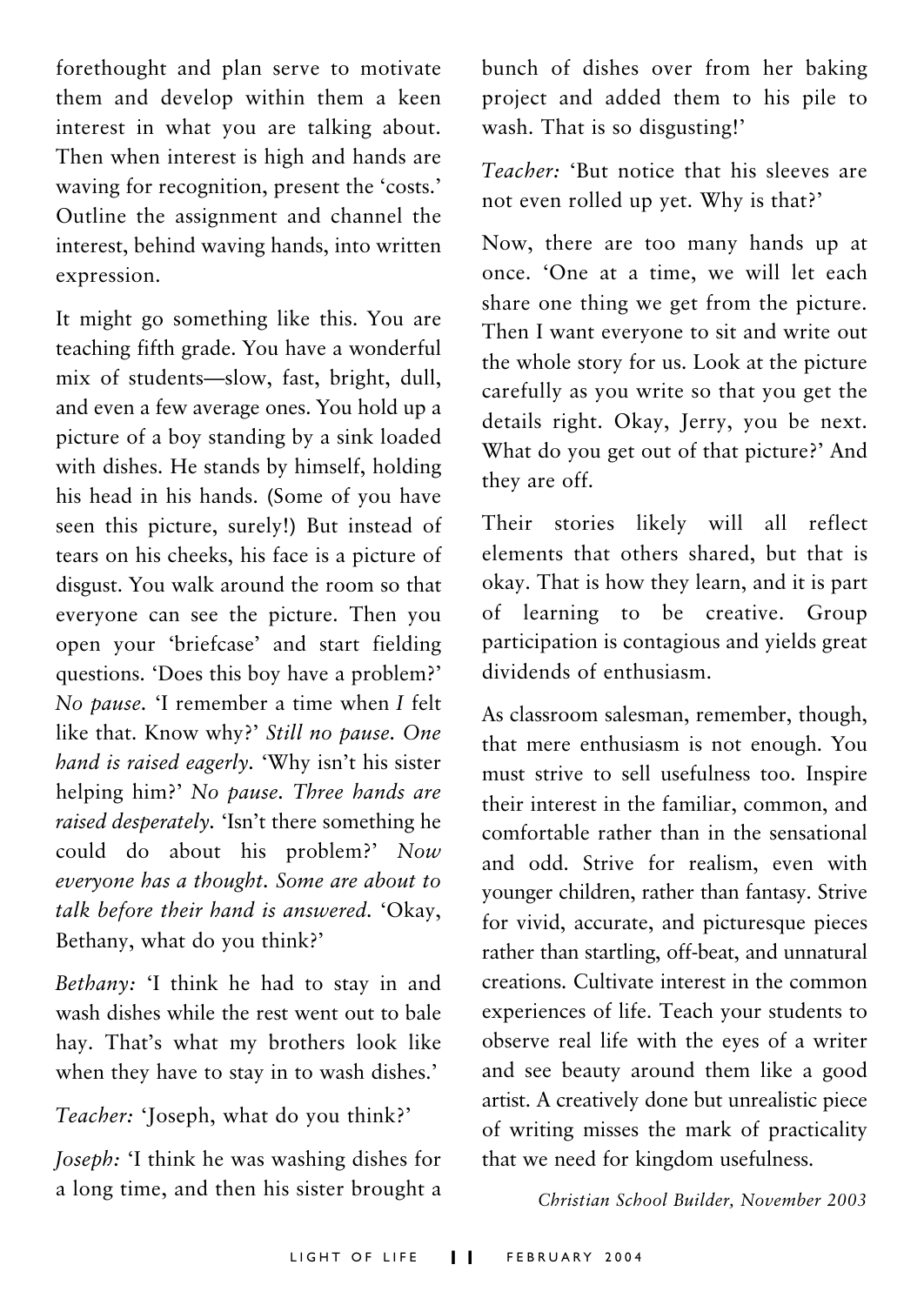

# **WORTH THE** WEIGHT

#### **RY PETER FROGLEY**

It seems the great revelation for the politically correct in our society today is that many people are overweight.

The evidence for this phenomenon is not difficult to find-just sit in the local shopping mall and watch the people walking by!

#### **CHECK YOUR WEIGHT**

If you are not sure how you fare in the weight stakes simply talk to your doctor and ask for the chart that tells whether you are skinny, OK, overweight or obese. Whilst you may not agree with the various categories, it is a helpful guide. Anyway, if you are not happy with the chart, simply make your own and you can be sure you are OK-but be careful, the doctor's chart may have been correct!

It seems to me that the focus on whether one is 'under proportioned' or 'over proportioned' is not a good one. Some people have the dilemma that whatever they do they stay in the same category. The focus on weight seems to be more driven by appearance, and appearance—be it good or bad-is in the eye of the beholder.

#### CHRISTIANS CARE FOR THEIR RODIES

As Christians we have a responsibility to keep our bodies in good health, and weight is but part of the issue.

I would think many of us have seen current affairs programmes recently which have warned us about being overweight. Many and various claims are made by this researcher or that university as to what we should do, so much so that most of us can legitimately claim to be confused to the point of advocating chocolate-coated carrot sticks.

The serious side of all this is that even with all these 'wonder diets', we are increasingly unhealthy and are succumbing to degenerative diseases at younger ages. The media do, from time to time, raise some good and interesting points from research and frighten many people. Seldom do they present good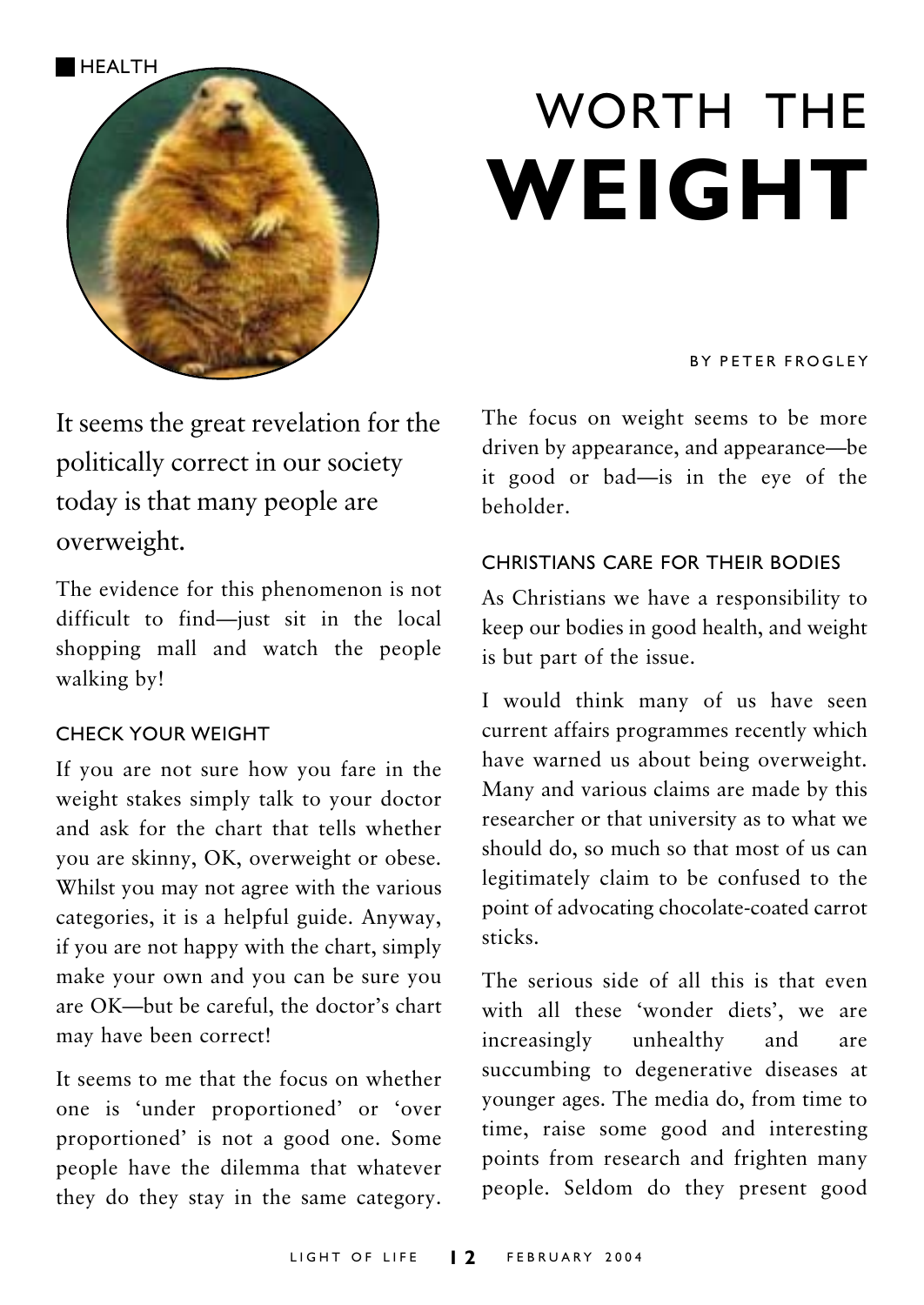alternatives for us, partly because of conflicting views and partly because few health professionals see a clear connection between diet and health.

#### **FATING DISASTERS**

Recently I saw a report from the New York Post which made some interesting claims, which, if true, raise major concerns for many of us.

#### HEALTHY LIFESTYLE

I think all of us would want to be in health as John wrote:

I pray that you may prosper in all things and be in health, just as your soul prospers.

 $3$  John  $2$ 

No one can guarantee good health as that is in God's sovereign hand, but we can

## processed foods act in the same way as nicotine, heroin

Scientists at the University of Wisconsin say high doses of fat and sugar in

Great news for trial lawyers eager to shake

down restaurants for 'making people obese':

Scientists now claim that a burger and fries are as addictive as hard drugs.

fast and processed foods act the same way as nicotine, heroin and other substances in becoming habit-forming,

Lead researcher Matthew Will said, 'A high-fat diet alters brain biochemistry with effects similar to those in powerful opiates such as morphine.

When lab rats had their high fat diet revoked, they showed withdrawal symptoms like those of a hophead denied a fix, the docs found. A steady diet of slop changes the brain so much that it's nearly impossible for a junk-food junkie to start eating a healthful diet, they said.

#### New York Post, Monday 14 July 2003

As a society we have been conditioned to consume fast foods, and for too many people it is their staple diet. Not only that, but as this article points out these foods are addictive beyond the point of being habit forming.

and other hard drugs

live in such a manner that we will feel better and have more energy for life. Your responses to these articles have testified that many have changed their lifestyle and are feeling better and enjoying life more. A number have testified to quite remarkable healings. The way to health requires significant changes for most. If you are addicted to fast foods, you will find the change a challenge.

If you and your family are presently quite healthy, I suggest you make changes to your diet over a time frame that you and your family can agree to, even as much as six months or even a year. If you are suffering a life threatening disease it would be wise to make the change as quickly as possible.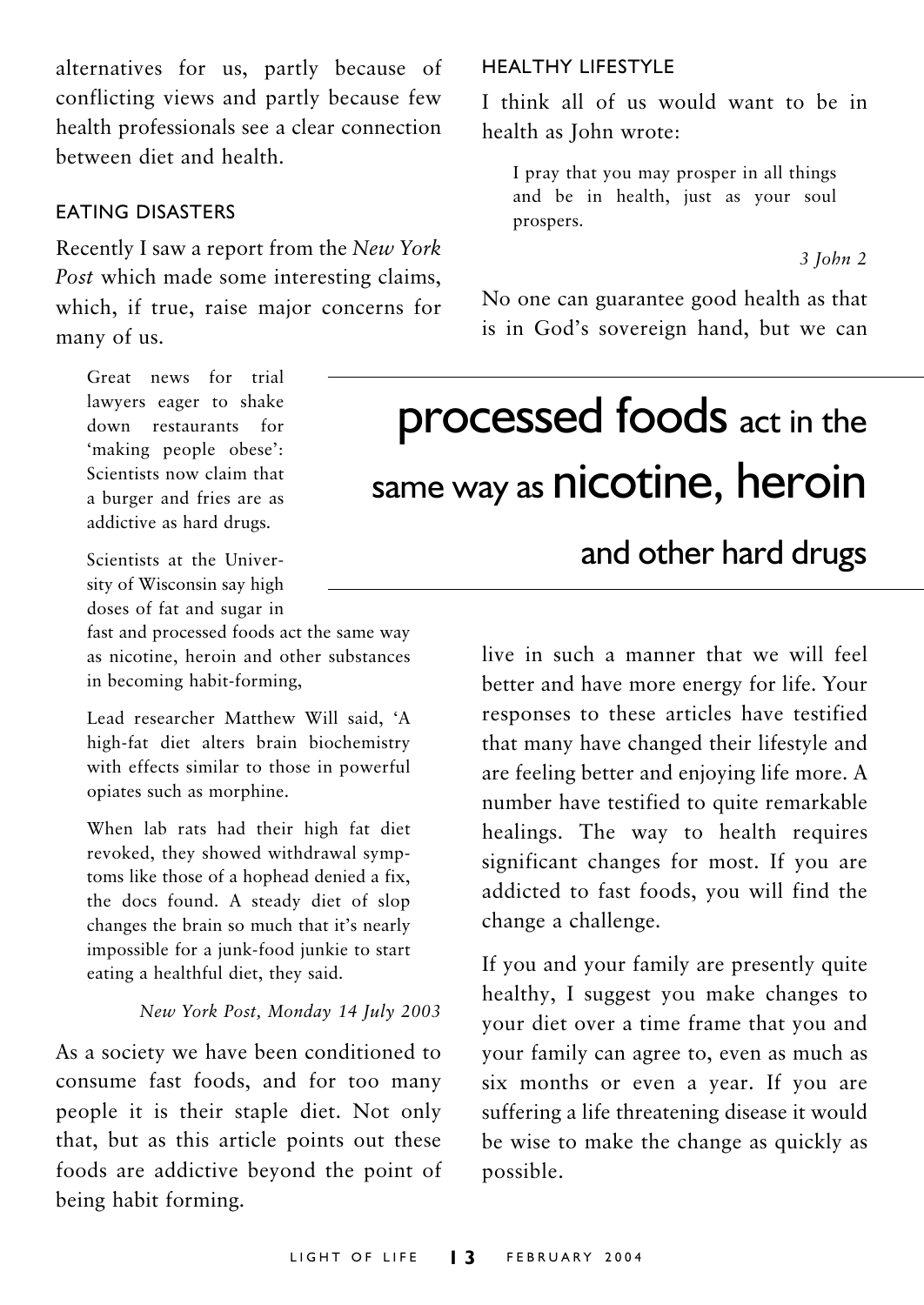#### ACHIFVING GOOD HEALTH

What are the changes that will make this difference?

Things to remove from your diet.

- 1. Animal products
- 2. White flour
- 3. White sugar
- 4. Salt
- 5. Alcohol, and all drugs.

Things to include in your diet:

- 1 Fruit
- 2. Vegetables
- 3. Some unrefined grains
- 4. Water

Try to eat up to 70–80% raw food.

Extras you will find very helpful in your new diet are vegetable juices and food supplements such as green barley.

The foods recommended above are the foods God created for us. When we eat the foods God has given us, our bodies (which were designed by God) recognise these as foods and they are put to work providing nutrition for our bodies. Many of the things we eat are not foods and our body does not recognise them as food. Thus our body, faithful to God's design, tries to eliminate these things to prevent them causing damage or even death.

Remember, too, it is important to exercise to keep your body in shape.

#### OVERWEIGHT?

To return to our overweight problem in the nation-its major cause is eating the wrong foods. Try beginning to eliminate the wrong things from your diet and replacing them with the recommendations above and see what happens. In the vast majority of cases you will lose weight. Thousands have already tried and can testify to the effectiveness of this eating regime. Not only is this good for weight control, but it also helps prevent disease and increases your energy and sense of wellbeing.

If this seems too good to be true—be an Aussie and give it a go. Here's the plan for you-try it for 3 weeks.

Have fruit or juice for breakfast, salad for lunch and either salad or steamed, even stir fried vegetables (don't use oil) for dinner. Drink mainly water and eat as much of the above as you want.

After three weeks, let me know how you are doing! For those of you who are spiritual, it's just like a 21 day fast, except you can eat as much as you want.

If you are serious about your health, we have an excellent range of resources that will help you bring health and vitality to your family-and we would be pleased to talk with you.

Email us at health@lem.com.au.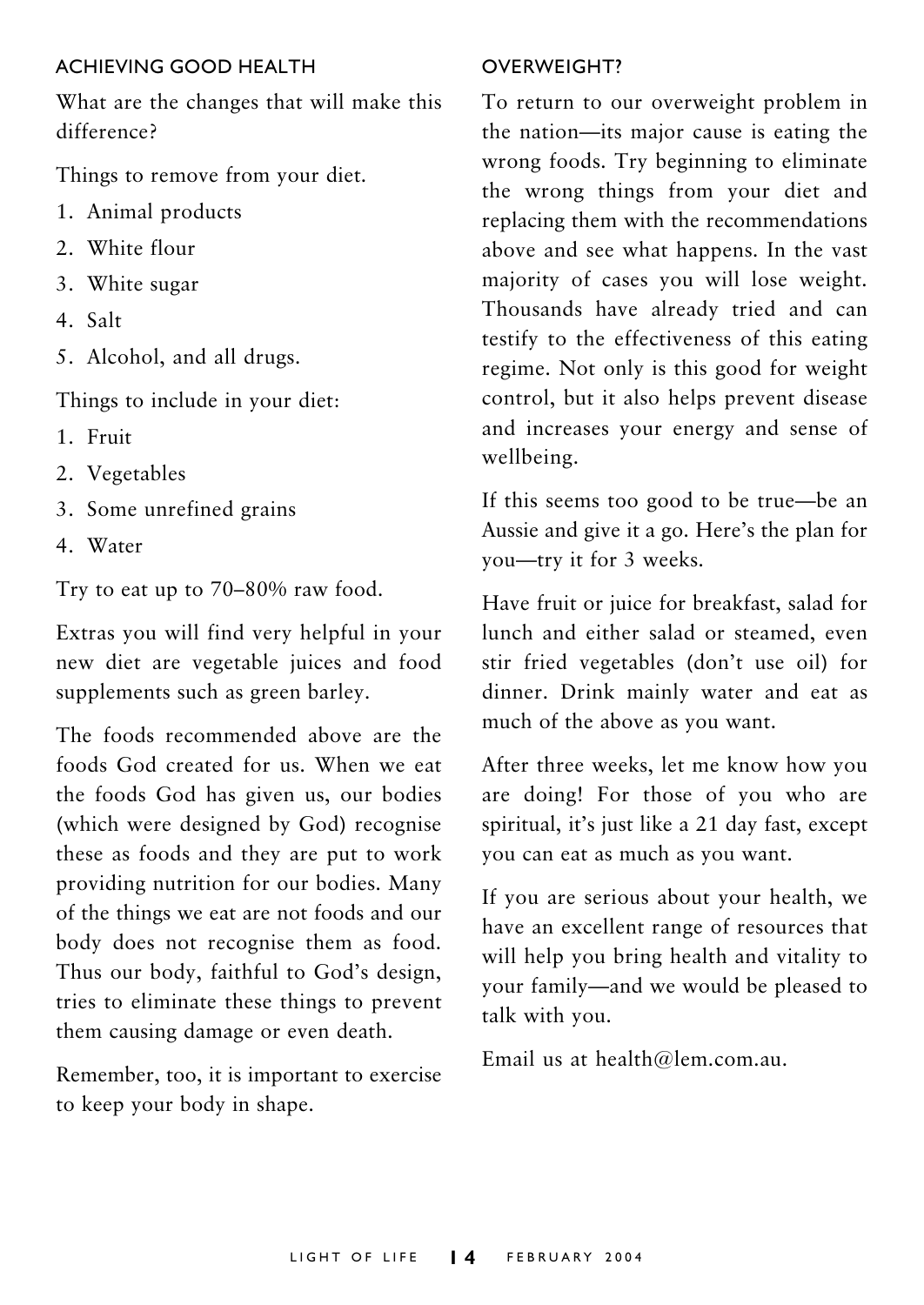## **Light Educational Ministries**

#### **I FT'S TEACH ART**

Let's Teach Art Grade K has now been revised from its trial edition and is available with a new cover and binding. Lessons have been edited and many more illustrations included. To enable you to see all the illustrations in colour there is an easy to use CD-ROM available.







LEM PHONICS WORKBOOKS

Workbook 4: Reading On is now printed in saddle staple format and is \$7.95

Workbook 9: Spelling and Vocabulary Exercises now has a new cover and is wire spiral-bound for longer life. \$9.85

#### **LEM PHONICS RULES CHARTS**

We have taken the major rules of LEM Phonics and designed wall charts to assist children in their remembrance of them. These twelve A3 size, full colour, laminated charts are a must for the classroom and great for the home study room. **\$59.95** a set

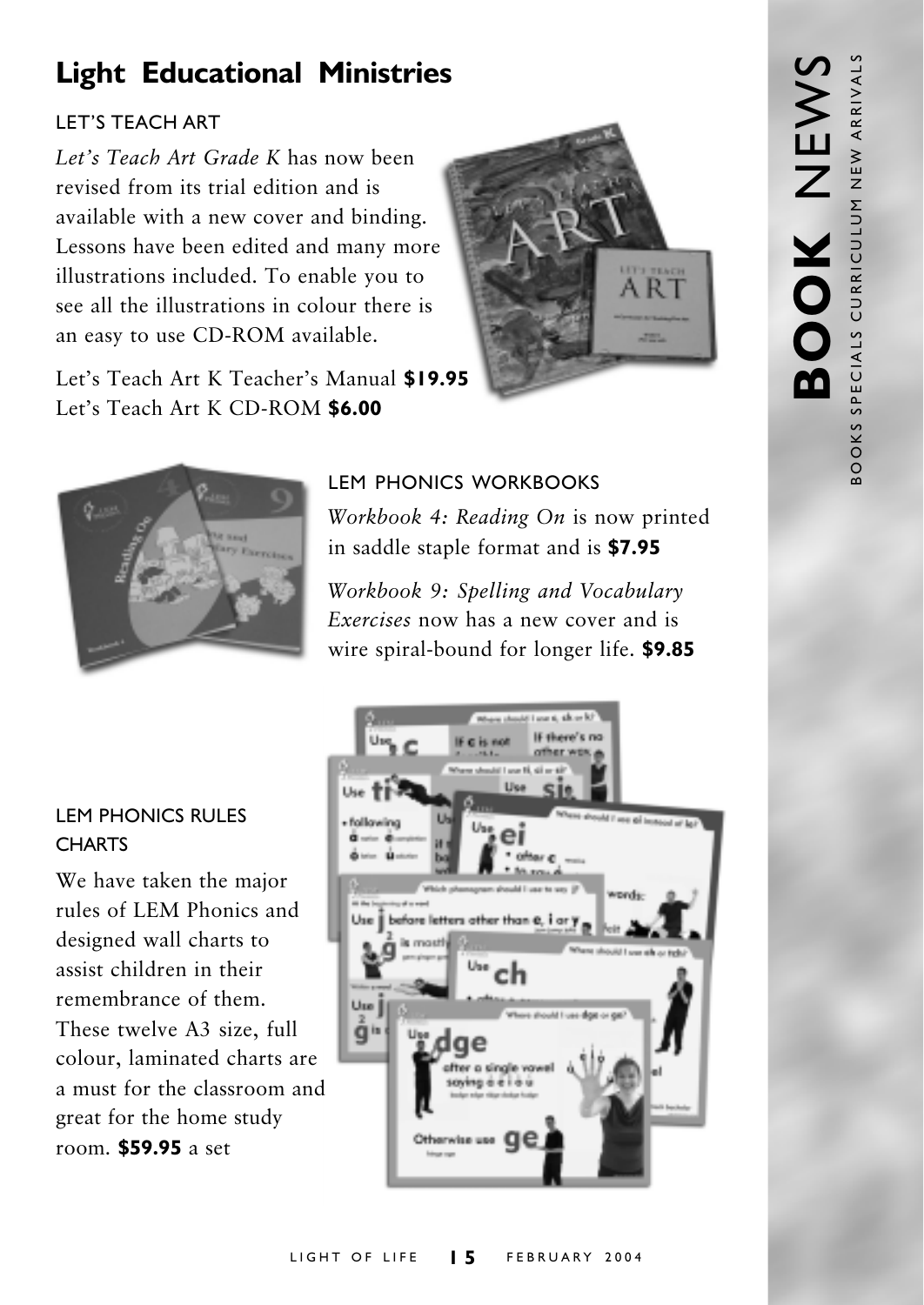#### **I EM PHONICS HANDWRITING PRACTICE BOOK**

This new book replaces the Handwriting Practice Sheets and is a far superior, more practical tool. The book has space for practising the letter shapes and a double page for each single phonogram. An indispensable aid for beginning students. \$3.45



#### **HEARTS OF HOPE-CLICKETY CLACK**

A new CD of the nursery rhymes from the Single and Multiple Phonogram workbooks. This professionally produced CD has 48 nursery rhymes, delightfully rendered by Hearts of Hope. Children will be able to sing along with their favourite nursery rhymes as part of their phonics programme. Comes with full colour 8-page booklet



containing all the words. A great gift. \$19.95

### **Sounds Serious: An Emergency**



Australian teacher and author Anne Elcock was concerned that children know how emergency services operate and how they can be accessed in Australia. This book does that for your children. Simple text with full colour illustrations. \$9.95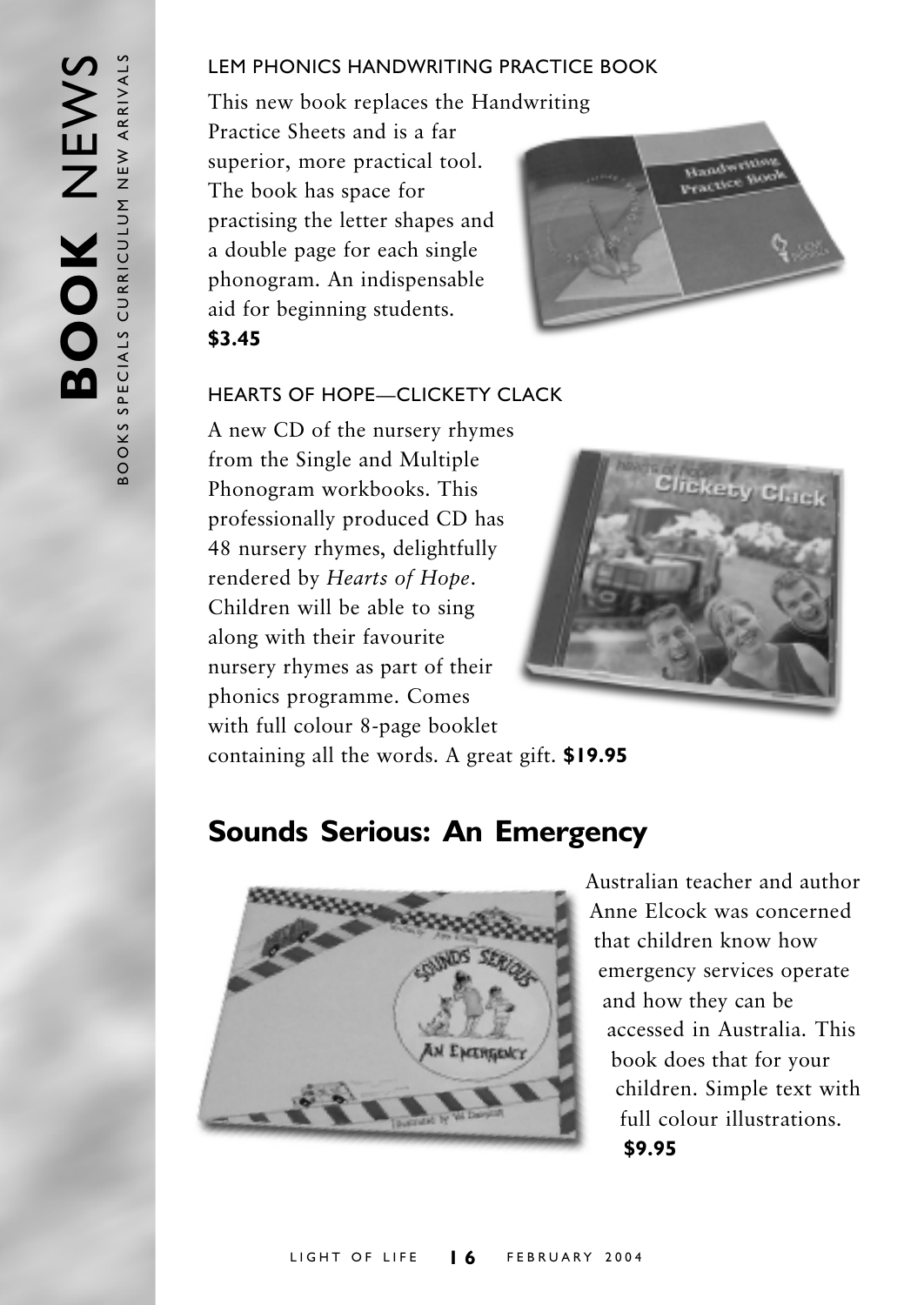## **Rod and Staff**

To complete the Grade 9 and 10 Building Christian English course, Communicating Effectively: Book One has now been released. This book covers the Mechanics of Writing, Listening and Speaking Skills, Sentence Grammar, Outlines and Bible Reference Books, a Glossary of Usage, Writing an Argumentative Essay, Substantives, Paragraphs, Verbs, Sentence Effectiveness, Modifiers, Poetry, Connecting Words, Interjections, Idioms, Letters and Short Compositions and Reviews.

#### Student Text \$33.15

Teachers Manual \$42.00 Test and Editing Sheets \$5.65

## **Preston Speed**

#### **GAHENTY**

Three new titles of G A Henty are now available:

The Treasures of the Incas-A Story of Adventure in Peru When London Burned—A Story of Restoration Times and the Great Fire With the Allies in Pekin-A Tale of the Boxer Rising

These titles in hard cover \$37.25 and quality paperback \$26.60



#### THE LITTLE DUKE

The Little Duke tells the story of Richard the Fearless. Written from a Christian world view by the 19th century author Charlotte Yonge.

Hard cover \$26.00

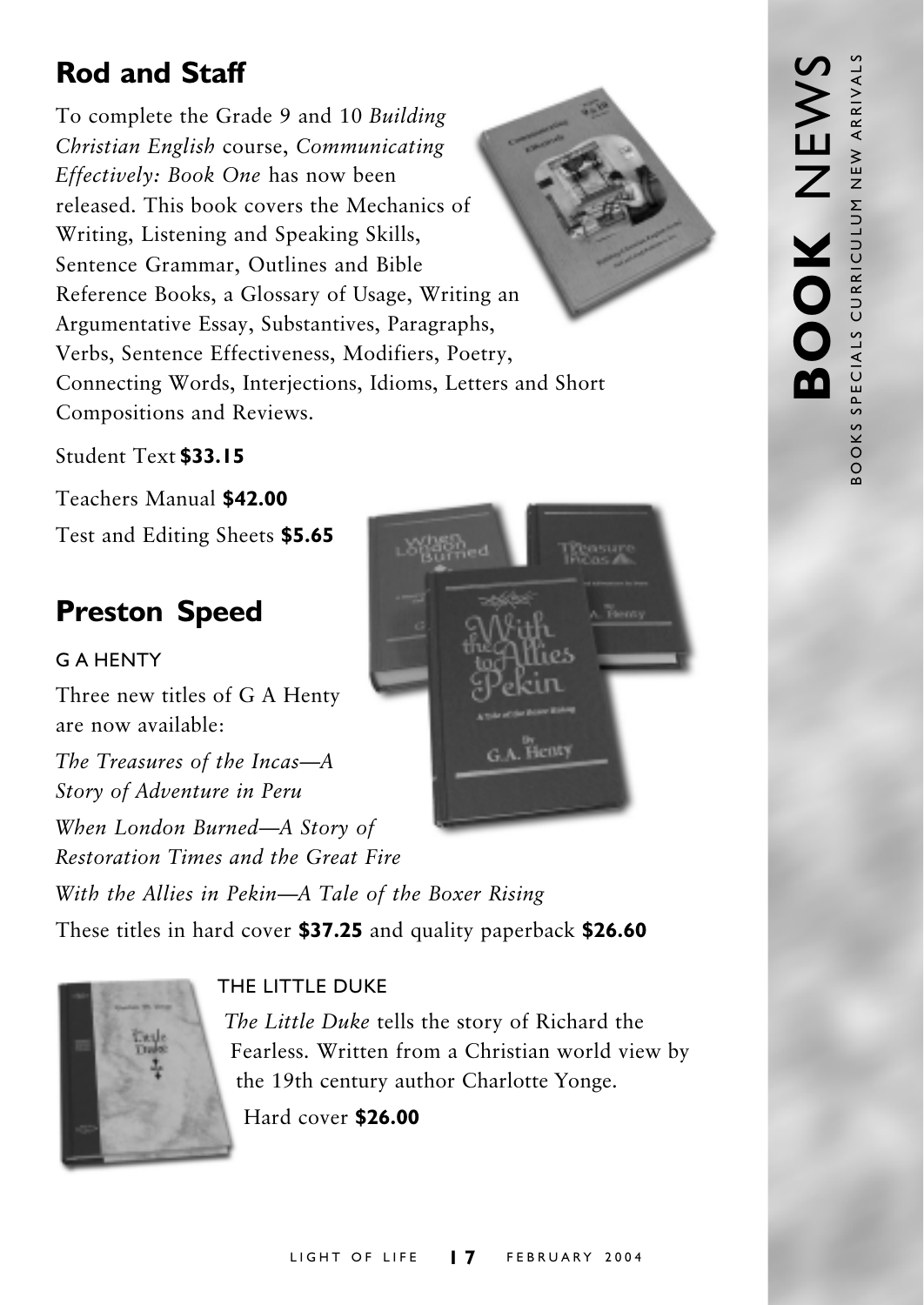## **Christian Liberty Press**

#### THE PEARL MAIDEN

From H Rider Haggard, the author of King Solomon's Mines, comes the classic adventure of Miriam, a young Christian living in the first century Roman Empire. A wonderful story of faith. \$17.65



## **Bob Jones Storybooks**

MIDDI F PRIMARY

The Case of the Sassy Parrot

#### **LIPPER PRIMARY**

Charlie, the story of an Arctic missionary

More Tales from Dust River Gulch The Mystery of the Indian Carvings

#### COLTON COUSINS ADVENTURES

- 1. Suzannah and the Secret Coins
- 2. Daniel Colton Under Fire
- 3. Suzannah Strikes Gold
- 4. Daniel Colton Kidnapped

Bob Jones Storybooks \$13.25



## **Dating vs Courtship**

A new updated and revised edition of Paul Jehle's book, this is probably the best title available on developing relationships with the opposite sex. Much has been written in recent years, but this book is highly recommended because of its focus on sound biblical standards without going to extremes. \$19.95

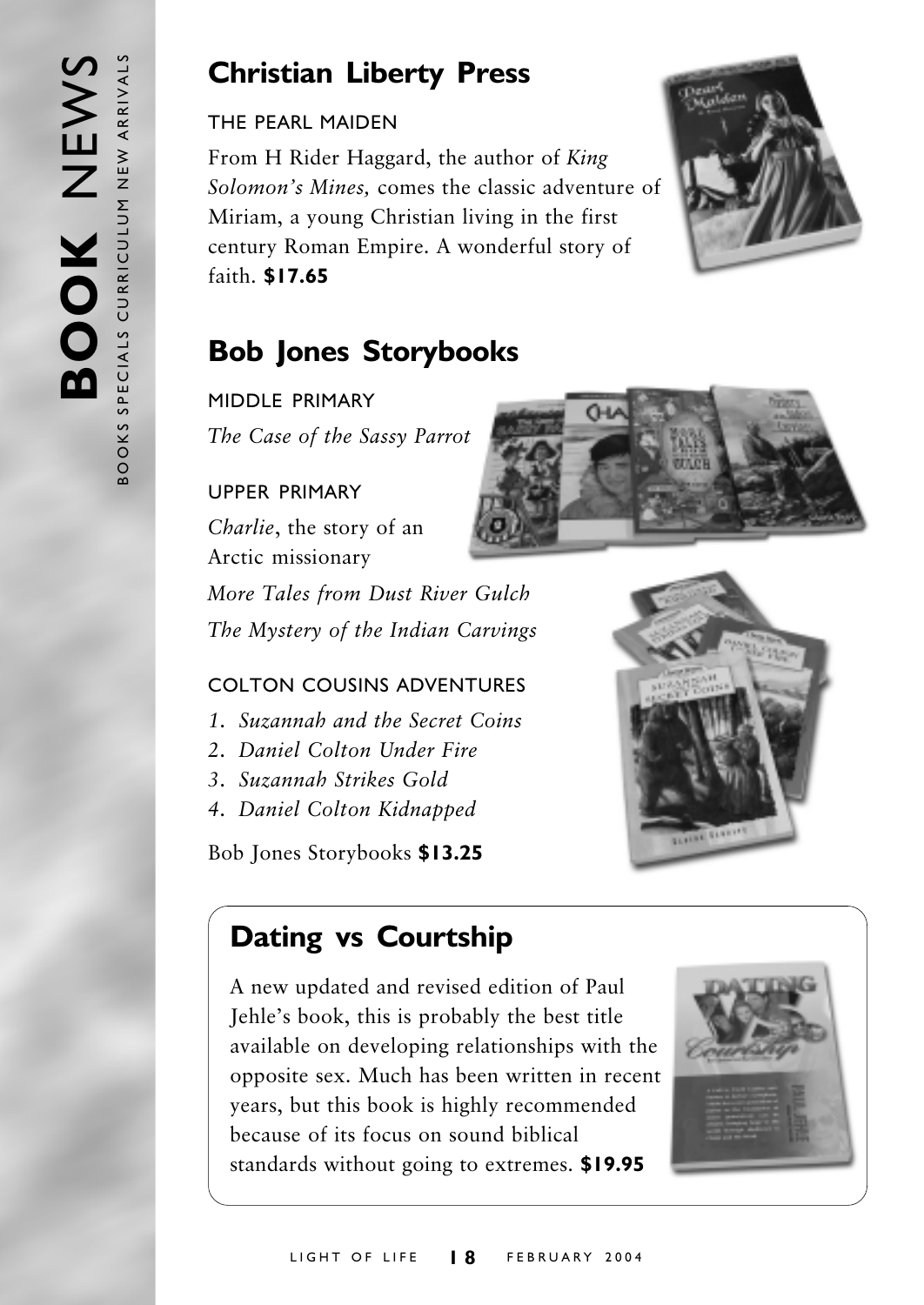

## **LEM PHONICS CORNER**

For this edition of LEM Phonics Corner I thought you may like to hear some of what I am doing now that I am back in Australia.

Upon my return I visited with most of our LEM Phonics Registered Instructors to have a better picture of what is going on around Australia

First I travelled to Melbourne, where I spent valuable time with Marilyn Bradbury and Di Hooper. Marilyn is powering on with LEM Phonics and is making good contacts in the Catholic school system. Di has had involvement with speech pathologists, who are urging their schools to take on LEM Phonics. Following a death in the family she will be taking a break from conducting conferences for a time.

From Melbourne I flew on to Adelaide and (after discovering my driver's licence had expired!) had a great visit with the SA Registered Instructors. Chris Joy and I spent some time looking over the new Intermediate Course, and then I had a quick catch up with Michelle Ochse.

Margaret Cameron and Jacqui Munro are working busily with Sunrise Christian School in Adelaide, promoting and using it at their own school and the surrounding Christian schools. Margaret has been instrumental in creating the Intermediate Course, and it was invaluable to discuss and review it with her

Not content to stay in one place, I had a few hours with Margaret Pond in Newcastle while we were on our family holiday, and then in December I travelled to Queensland where I spent a very profitable time with Greg O'Keefe.

Greg is now leaving his teaching position to take on full time LEM Phonics activity, doing conferences and promotions across Australia and abroad We look forward to seeing the effects of such a move.

In general I am extremely happy with the progress and effort that our Registered Instructors are making - it has been particularly encouraging to see that more schools have been taking on LEM Phonics.

The new Intermediate Course has been created to bridge the gap between the Introductory and Advanced Courses. We found that many participants in the Advanced Course were not well-versed in the rules, and a certain amount of 'catching up' had to be done before they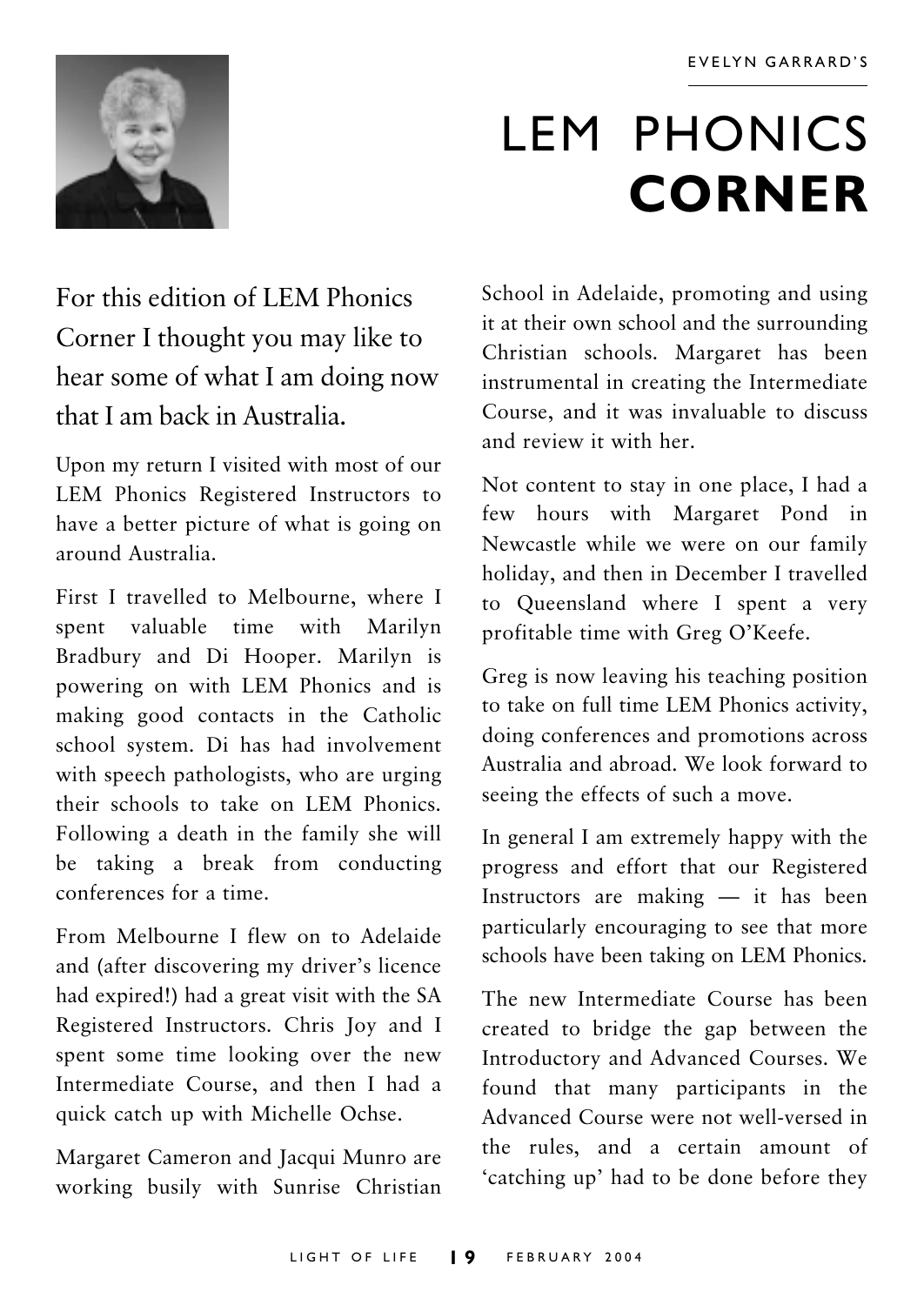could begin learning how to train teachers.

The Intermediate Course can be done by correspondence, so it is a 'first of its kind' in many ways. The course reviews the Introductory work but focuses mainly on gaining a deeper understanding of rules and their application. It can be taken by who has completed anyone an Introductory Course and it means the Advanced Course can now focus more strongly on how to instruct teachers.

At the time of publication I will be in Victoria to trial the new format for our Advanced Course

One of my delights since returning to Australia has been the ability to speak with many parents who have been teaching their children LEM Phonics. I have been encouraged to hear their positive reports about their children's progress and to see how the good news is being spread around to more and more homeschoolers.

After working in China for two years, the ESL programme has also become an interest close to my heart. There are so many people here and across the ocean wanting to learn English. So, in between everything else, I am working on an adult ESL course which should have potential for use around the globe.

One of my hobbies now is learning Chinese—for my own enjoment and the possibility of needing it again—but also for the insight it gives me as to what is involved in learning a second language as an adult.

I don't know why it is that the most useful language to me is also the hardest one in the world to learn, but in spite of slow progress I am enjoying it and can only hope that the exercise will help to prevent Altzheimer's!

Being back in Canberra finds me taking up the responsibility of being a hands on Grandma in greater measure. I'm using this opportunity to teach my oldest grandchild some phonics—LEM variety of course! Next time I will share some of my experience with you in the hope that it may help some of you in your own teaching of the phonics programme.

What about the future? I hope I can delegate other people to do most of the conferences from now on.

There are so many projects which are in my mind, such as developing a phonics dictionary especially for ESL students, writing an adult programme for mothertongue students, and creating more supplementary material to support the basic phonics programme we already have. But time limits me.

God has blessed my life richly and He will direct the future. I just desire to be a willing vessel

God bless you all,

Cochri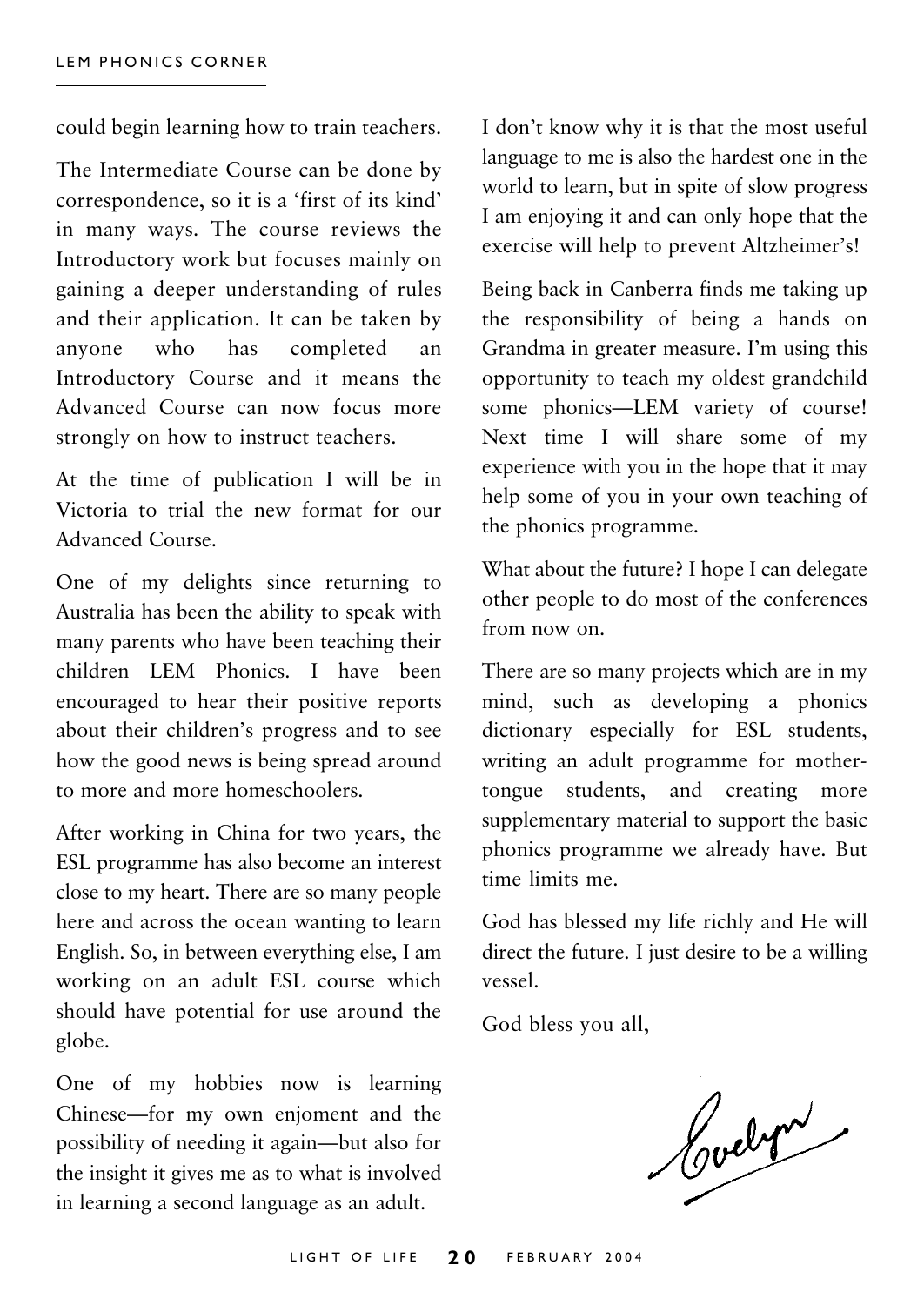## FVENT CALENDAR

COMING EVENTS SEMINARS PROGRAMMES UPDATES

Note the number of the seminar you are interested in and tick the corresponding box on the registration form inside the back cover



**Christian Home Education** Seminar and Show

### 2004 Programme

- $9:00$  Registration
- 9:30 Future of Home Education Peter Frogley
- 10:30 Morning Break
- $11:00$  Elective sessions for remainder of day:

Curriculum Summary Peter Frogley

Teaching Geography John Angelico

#### $12:00$  Lunch

2:00 Curriculum Summary John Angelico

> Preparation for Tertiary Education Peter Frogley

3:00 Keeping Organised at Home John Angelico

> **LEM Phonics** Peter Frogley

- 4:00 Book Browse and Buy
- $5:00$  Close

Minor adjustments may be made to the programme on the day

## **CHESS** Seminars

Children are welcome at all CHESS seminars, but they must be quiet and accountable to their parents at all times.

#### 01 GEELONG, VIC

 $\overline{Date}$ Friday 5 March Venue Waurn Ponds Community Church, 48 Waurnyale Dr. Highton (off Princes Hwy)  $Cost$ Single/Family: \$25/\$40 Earlybird (by 13 Feb): \$15/\$25 Send to Craig and Jane Stuart-McDougall PO Box 2070 Grovedale Vic 3216 Phone  $(03)$  5241 5154

#### 02 GLENROWAN, VIC

| Date    | Monday 8 March                   |  |
|---------|----------------------------------|--|
| Venue   | Glenrowan Recreation             |  |
|         | Reserve Hall, Daniel's Lane      |  |
|         | (off Woolshed rd), Glenrowan     |  |
| Cost    | Single/Family: \$25/\$40         |  |
|         | Earlybird (by 16 Feb): \$15/\$25 |  |
| Send to | Kerryn Moore                     |  |
|         | Lot 1, Greta West Rd             |  |
|         | Glenrowan Vic 3675               |  |
| Phone   | (03) 5766 2351                   |  |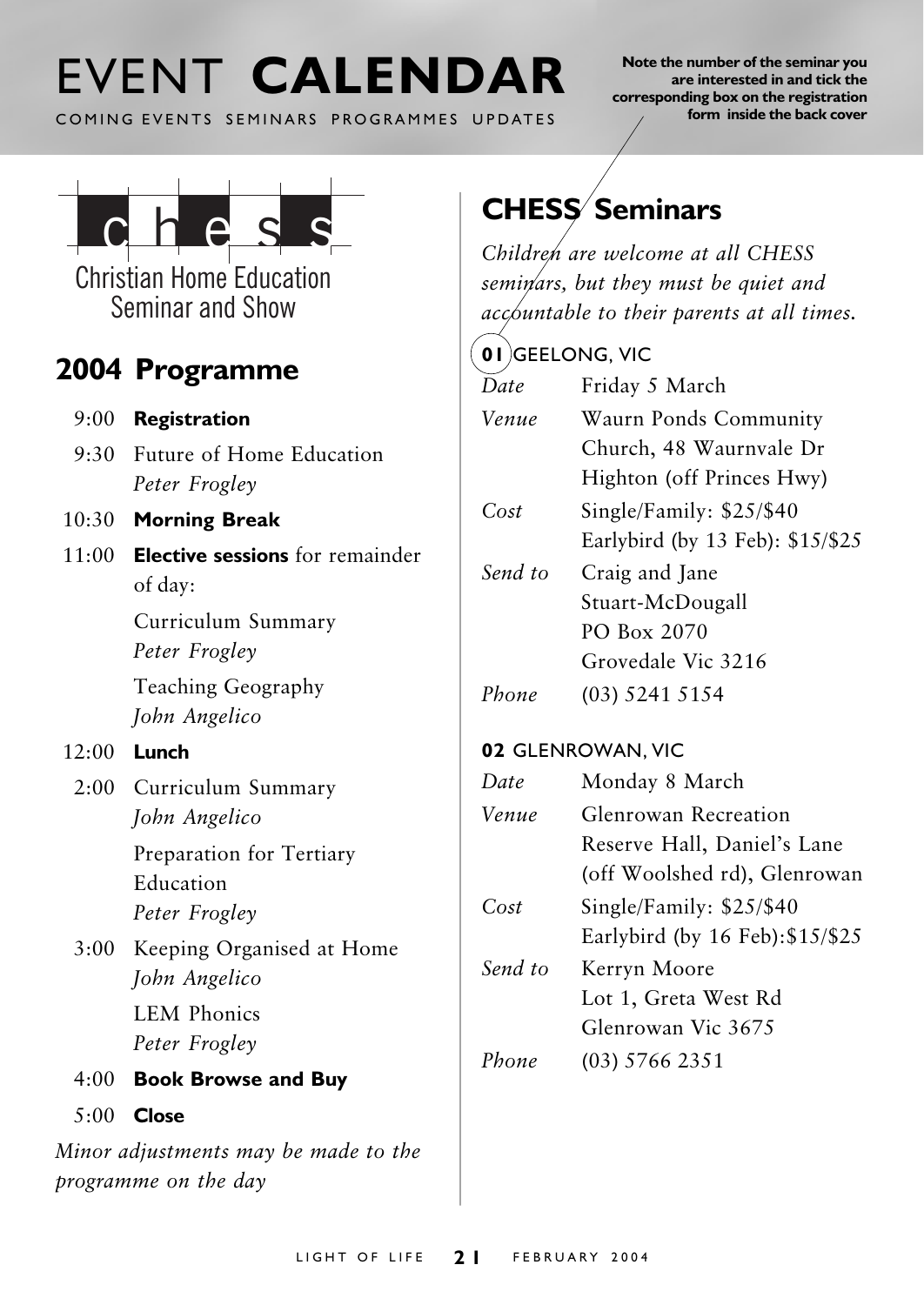## **EVENT CALENDAR**

#### 03 TOWNSVILLE, QLD

| Date    | Thursday 20 May                  |  |
|---------|----------------------------------|--|
| Venue   | John Calvin Presbyterian         |  |
|         | Church, Carthew St, Kirwan       |  |
| Cost    | Single/Family: \$25/\$40         |  |
|         | Earlybird (by 29 Apr): \$15/\$25 |  |
| Send to | Phil and Alison Peachey          |  |
|         | PO Box 1570                      |  |
|         | Thuringowa Central Qld 4817      |  |
| Phone   | (07) 4750 3423                   |  |

#### 04 BRISBANE, QLD

| Date  | Saturday 22 May           |  |
|-------|---------------------------|--|
| Venue | Presbyterian Church, 176  |  |
|       | Waller Rd, Brown's Plains |  |
| Cost  | Single/Family: \$25/\$40  |  |
|       |                           |  |

Earlybird (by 3 May): \$15/\$25 Send to Richard Wilson 16 Cassatt Pl

Ellen Grove Qld 4078

(07) 3271 4119 ah Phone (07) 3372 1400 bh

#### **05 MELBOURNE, VIC**

| Date    | Monday 14 June                   |  |
|---------|----------------------------------|--|
| Venue   | <b>TBA</b>                       |  |
| Cost    | Single/Family: $$25/$40$         |  |
|         | Earlybird (by 24 May): \$15/\$25 |  |
| Send to | Kingsley Educational Pty Ltd     |  |
|         | PO Box 310                       |  |
|         | Mt Waverley MDC Vic 3149         |  |
| Phone   | $(03)$ 9544 8792                 |  |
| Fax     | $(03)$ 9544 2328                 |  |
| Email   | enquiries@kepl.com.au            |  |

#### 06 HOBART, TAS

| Date            | Saturday 19 June                 |  |  |
|-----------------|----------------------------------|--|--|
| Venue           | Salvation Army Hall              |  |  |
|                 | Blackman's Bay                   |  |  |
| Cost            | Single/Family: \$25/\$40         |  |  |
|                 | Earlybird (by 29 May): \$15/\$25 |  |  |
| Send to         | Lorraine Ward                    |  |  |
|                 | 7 Jessica Ct, Howden Tas 7054    |  |  |
| Phone           | (03) 6267 2359                   |  |  |
| 07 ADELAIDE, SA |                                  |  |  |
| Date            | Saturday 3 July                  |  |  |
| Venue           | Sunrise Christian School         |  |  |
|                 | 95 Wattle St, Fullarton          |  |  |
| Cost            | Single/Family: \$25/\$40         |  |  |
|                 | Earlybird (by 12 Jun): \$15/\$25 |  |  |
| Send to         | Michael and Sue Whitrow          |  |  |
|                 | PO Box 123, Belair SA 5052       |  |  |
| Phone           | (08) 8278 7300                   |  |  |
|                 | 08 PERTH, WA                     |  |  |
| Date            | Saturday 4 September             |  |  |
| Venue           | Presbyterian Church, 32 Bull     |  |  |
|                 | Creek Dr, Bull Creek             |  |  |
| Cost            | Single/Family: \$25/\$40         |  |  |
|                 | Earlybird (by 14 Aug): \$15/\$25 |  |  |
| Send to         | Rod and Leanne Ellis             |  |  |
|                 | 246 Duckpond Rd                  |  |  |
|                 | Wellard WA 6170                  |  |  |
| 09 SYDNEY, NSW  |                                  |  |  |
| Date            | Saturday 2 October               |  |  |
| Venue           | Condell Park Christian School    |  |  |
|                 | 29 Lancelot St, Condell Park     |  |  |
| Cost            | Single/Family: \$25/\$40         |  |  |
|                 | Earlybird (by 11 Sep): \$15/\$25 |  |  |
|                 |                                  |  |  |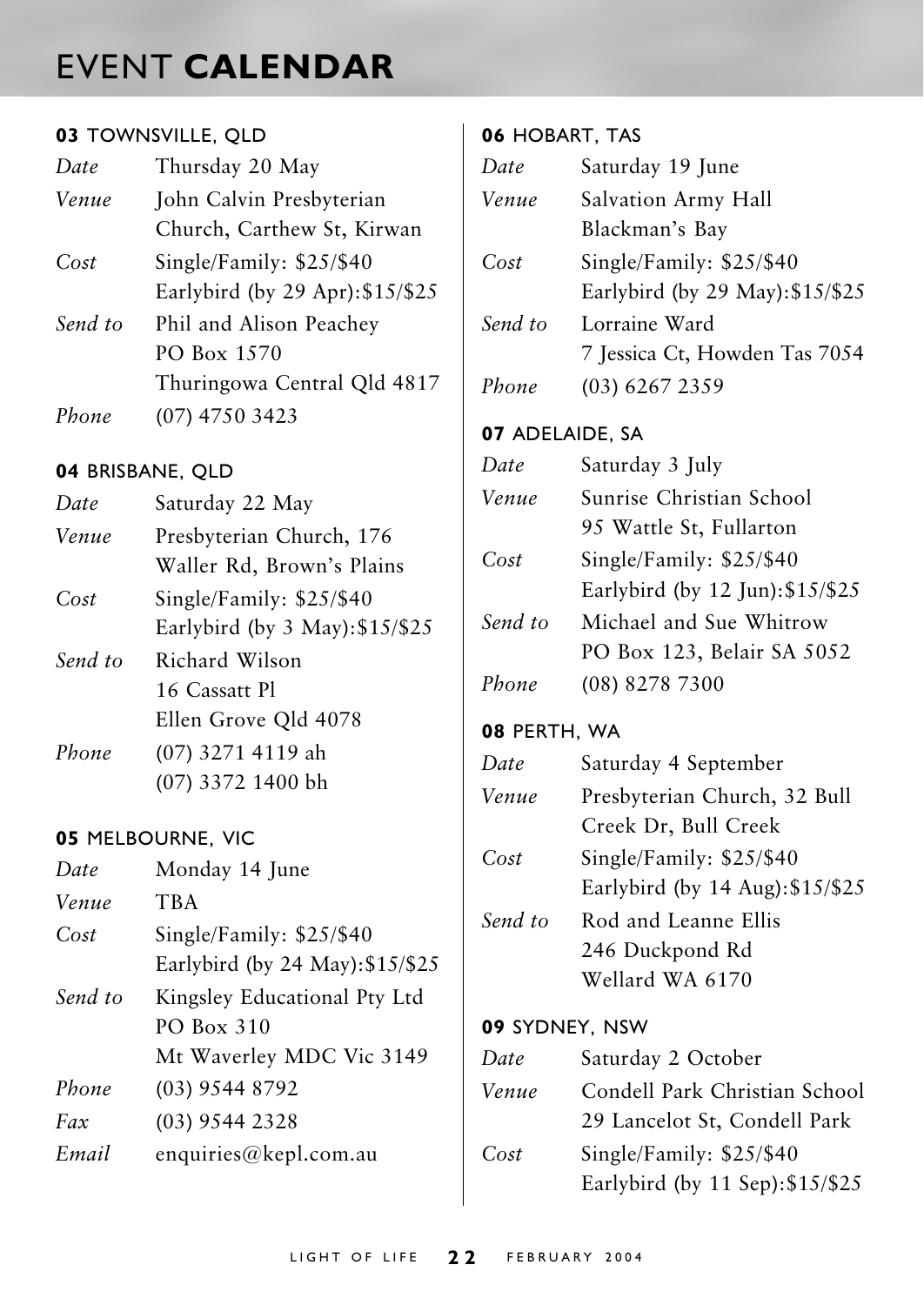Note the number of the seminar you are interested in and tick the corresponding box on the registration form inside the back cover

Send to Leanne Glen 6 Blackwattle Grove Narellan Vale NSW 2567 Enquiries LEM, (02) 6259 3944

### **CHESS Book displays**

Book displays provide an opportunity for 'hands-on' browsing of LEM's books and resources. Unfortunately Kingsley will not be attending the book displays.

#### **LAUNCESTON, TAS**

| Date                  | Thursday 17 June                   |  |
|-----------------------|------------------------------------|--|
|                       | $11 \text{ am} - 3 \text{ pm}$     |  |
| Venue                 | Seabrook Christian School,         |  |
|                       | Waring Street, Ravenswood          |  |
|                       | (ex Ravenswood High)               |  |
| Cost                  | Free                               |  |
|                       | <i>Enquiries</i> Alison Blackberry |  |
|                       | 305 Frankford Rd                   |  |
|                       | Exeter Tas 7275                    |  |
| Phone                 | $(03)$ 6394 4936 or                |  |
|                       | 0408 173 450                       |  |
|                       |                                    |  |
| <b>SWAN HILL, VIC</b> |                                    |  |
| Date                  | Thursday 1 July                    |  |
|                       | $2-5$ pm                           |  |
| Venue                 | Presbyterian Church Hall,          |  |
|                       | Swan Hill                          |  |
| Cost                  | Free                               |  |

Enquiries Martin and Kalene De Pyle 9 Mortoo St

 $(03)$  5032 9074

Phone

Swan Hill Vic 3585



### Level L Seminars

The LEM Phonics Introductory Seminar is designed to equip teachers and parents to effectively teach the LEM Phonics programme to their children. Successful participants will be awarded with a Level 1 (Introductory) Certificate in LEM Phonics.

#### **10 MELBOURNE, VIC**

Instructor Marilyn Bradbury

| Dates   | Sat 13 Mar 9 am – 4 pm         |  |
|---------|--------------------------------|--|
|         | Sat 20 Mar 9 am – 4 pm         |  |
|         | Tue 23 Mar 4 pm $-6$ pm        |  |
|         | Tue 30 Mar 4 pm $-6$ pm        |  |
|         | Tue 20 Apr 4 pm $-6$ pm        |  |
|         | Tue $27$ Apr 4 pm $-6$ pm      |  |
| Venue   | Great Ryrie School, Heathmont  |  |
| Cost    | \$330 per person including the |  |
|         | LEM Phonics Manual and         |  |
|         | Word List K; deposit of \$50   |  |
|         | per person required with       |  |
|         | registration                   |  |
| Meals   | Morning and afternoon tea      |  |
|         | provided but please BYO lunch  |  |
| Reg. by | 8 March 2004                   |  |
| Send to | Marilyn Bradbury               |  |
|         | 3 Ramsay Court                 |  |
|         | Sunbury Vic 3429               |  |
| Phone   | (03) 9740 6562                 |  |
| Email   | mbradbury@lem.com.au           |  |
|         |                                |  |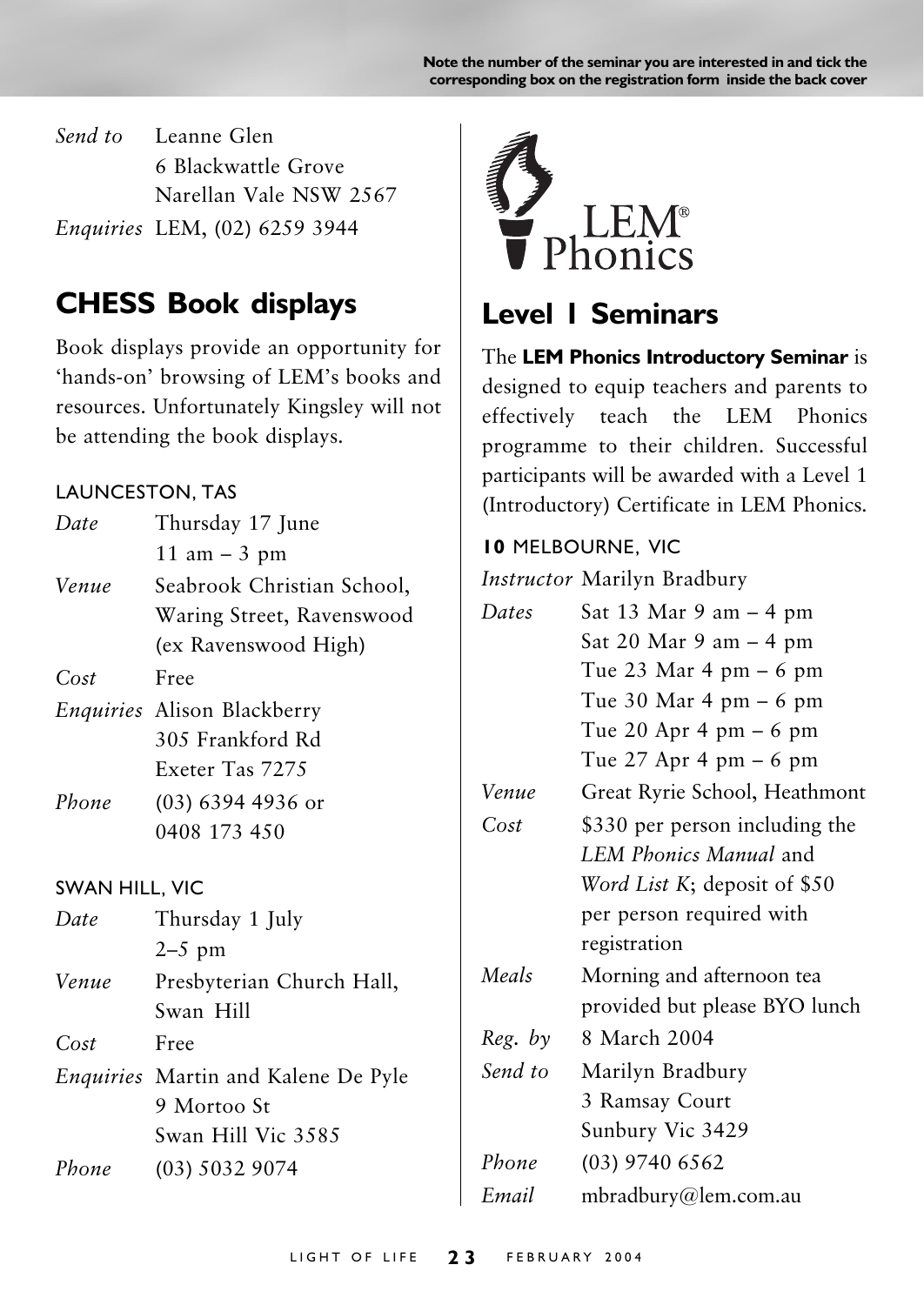## EVENT CALENDAR

Note the number of the seminar you are interested in and tick the corresponding box on the registration form inside the back cover

| II BRISBANE, QLD |                                                                                                                                                                                       |  |
|------------------|---------------------------------------------------------------------------------------------------------------------------------------------------------------------------------------|--|
|                  | Instructor Greg O'Keefe                                                                                                                                                               |  |
| Dates            | Sat 13 Mar 8.30 am - 5.30 pm<br>Sat 20 Mar $8.30$ am $- 5.30$ pm<br>Sat 27 Mar $8.30$ am $- 5.30$ pm                                                                                  |  |
| Venue            | TBA                                                                                                                                                                                   |  |
| Cost             | \$385 per person including the<br><b>LEM Phonics Seminar Pack</b><br>(Manual, Phonogram Cards,<br>Word List K and tests);<br>deposit of \$50 per person<br>required with registration |  |
| Meals            | Tea/coffee/biscuits provided,<br>meals are the responsibility of<br>participants                                                                                                      |  |
| Reg. by          | 27 February 2004                                                                                                                                                                      |  |
| Send to          | Ark Educational Consultancy<br>'Ardlui', c/- PO<br>Greenmount via Toowoomba<br>Qld 4359                                                                                               |  |
| Phone            | (07) 4697 1411                                                                                                                                                                        |  |
| Email            | gokeefe@lem.com.au                                                                                                                                                                    |  |

#### **12 WESTERN SYDNEY, NSW**

Instructor Lindy Bonham

| Dates   | Fri 26 Mar 8.45 am - 3.00 pm<br>Sat 27 Mar 8.45 am - 3.00 pm<br>Fri 2 Apr $8.45$ am $-3.00$ pm<br>Sat 3 Apr 8.45 am - 3.00 pm                     |  |
|---------|---------------------------------------------------------------------------------------------------------------------------------------------------|--|
| Venue   | Coverdale Christian School<br>Regent St, Riverstone                                                                                               |  |
| Cost    | \$330 per person including the<br>LEM Phonics Manual, Word<br>List K, and stationery; deposit<br>of \$60 per person required<br>with registration |  |
| Meals   | Morning and afternoon tea<br>will be supplied, meals are<br>the responsibility of<br>participants                                                 |  |
| Other   | Child-minding is available on<br>request                                                                                                          |  |
| Reg. by | 19 March 2004                                                                                                                                     |  |
| Send to | Lindy Bonham<br>Locked Bag 777<br>Riverstone NSW 2765                                                                                             |  |
| Phone   | (02) 9627 4144                                                                                                                                    |  |
| Fax     | $(02)$ 9627 4637                                                                                                                                  |  |
| Email   | lbonham@lem.com.au                                                                                                                                |  |
|         |                                                                                                                                                   |  |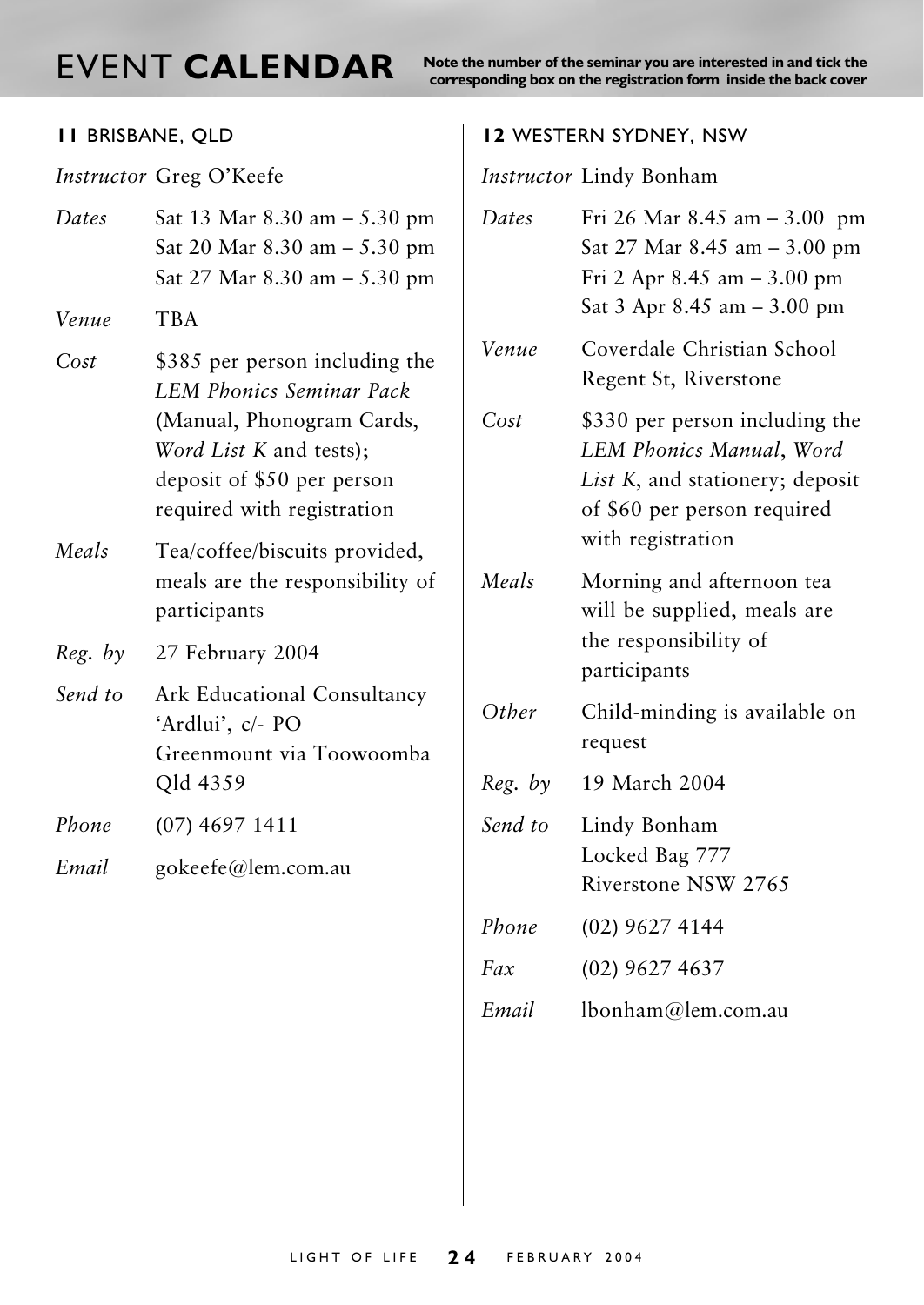

## **SEMINAR REGISTRATION**

| Name    |       |  |
|---------|-------|--|
| Address |       |  |
|         |       |  |
| Phone   | Email |  |

#### **LAM REGISTERING FOR:**

### **CHESS Seminars**

Tick the box of the seminar you wish to attend and return to the address listed in the event calendar

Cheques payable to CHESS for all seminars

01 Geelong

02 Glenrowan

03 Townsville

04 Brisbane

05 Melbourne

06 Hobart

07 Adelaide

08 Perth

09 Sydney

### **I FM Phonics Seminars**

Please note the information required for each seminar, tick the box and return to the address listed in the event calendar

#### 10 Melbourne

Cheques payable to Marilyn Bradbury

Do you already have the LEM Phonics Manual and Word List K?  $\Box$  yes  $\Box$  no

#### II Brisbane

Cheques payable to Ark Educational Consultancy Do you already have the materials in the LEM Phonics Seminar Pack?  $\Box$  yes  $\Box$  no

#### 12 Sydney

Cheques payable to Coverdale Christian School Do you already have the materials in the LEM Phonics Seminar Pack?  $\Box$  yes  $\Box$  no